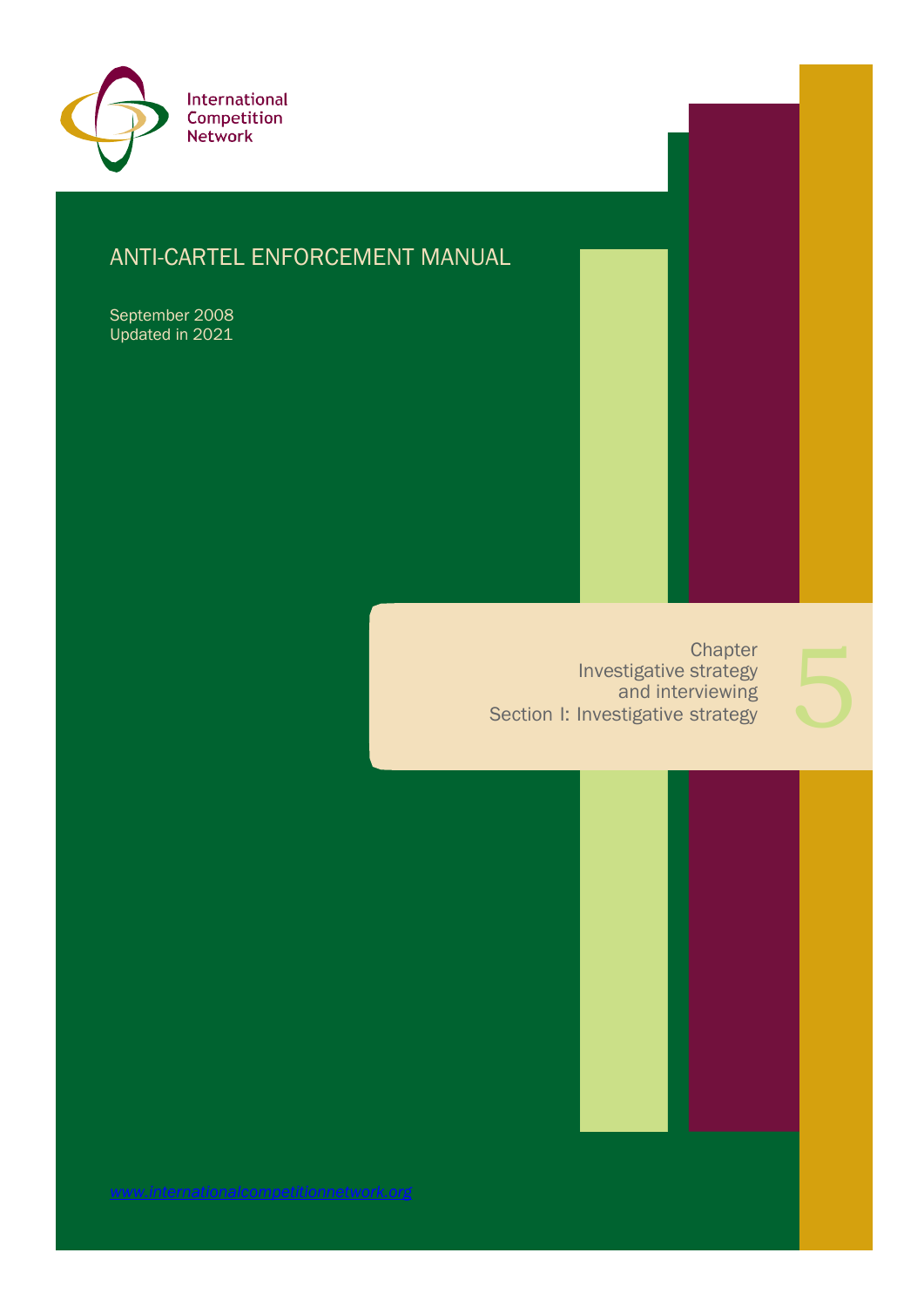## **Contents**

| 1. |                                | <b>INTRODUCTION</b>                                                    |                                                              |                                                                    |    |  |  |
|----|--------------------------------|------------------------------------------------------------------------|--------------------------------------------------------------|--------------------------------------------------------------------|----|--|--|
| 2. | DEFINITIONS AND QUALIFICATIONS |                                                                        |                                                              |                                                                    |    |  |  |
|    | 2.1.                           | Agency                                                                 |                                                              |                                                                    |    |  |  |
|    | 2.2.                           | <b>Staff</b>                                                           |                                                              |                                                                    |    |  |  |
|    | 2.3.                           | Pre-investigatory phase or preliminary inquiry                         |                                                              |                                                                    |    |  |  |
|    | 2.4.                           | Investigation                                                          |                                                              |                                                                    |    |  |  |
|    | 2.5.                           | Investigative plan                                                     |                                                              |                                                                    |    |  |  |
|    | 2.6.                           | Features of target cartel                                              |                                                              |                                                                    |    |  |  |
|    | 2.7.                           | Evidence                                                               |                                                              |                                                                    |    |  |  |
|    | 2.8.                           | <b>Business</b>                                                        |                                                              |                                                                    |    |  |  |
|    | 2.9.                           | Data                                                                   |                                                              |                                                                    |    |  |  |
|    | 2.10.                          | Algorithms                                                             |                                                              |                                                                    |    |  |  |
| 3. |                                | ESTABLISHING THE INVESTIGATIVE STRATEGY                                |                                                              |                                                                    |    |  |  |
|    | 3.1.                           | Introduction                                                           |                                                              |                                                                    |    |  |  |
|    | 3.2.                           | Investigative plan                                                     |                                                              |                                                                    |    |  |  |
|    | 3.3.                           |                                                                        | Analysis of target cartel and features of the conspiracy     |                                                                    |    |  |  |
|    |                                | 3.3.1.                                                                 | Summarising features of the target cartel                    |                                                                    | 8  |  |  |
|    |                                |                                                                        |                                                              | 3.3.1.1. Subjects of the investigation                             | 9  |  |  |
|    |                                |                                                                        |                                                              | 3.3.1.2. Type of agreement or arrangement                          | 10 |  |  |
|    |                                |                                                                        |                                                              | 3.3.1.3. Geographic area affected                                  | 11 |  |  |
|    |                                |                                                                        |                                                              | 3.3.1.4. Duration of the conspiracy                                | 11 |  |  |
|    |                                |                                                                        | 3.3.1.5.                                                     | Motive of the conspiracy                                           | 12 |  |  |
|    |                                |                                                                        |                                                              | 3.3.1.6. How the cartel operates                                   | 12 |  |  |
|    |                                | 3.3.2.                                                                 |                                                              | Forming a hypothesis and/or theory of the case                     | 13 |  |  |
|    |                                | 3.3.3.                                                                 |                                                              | Determination of evidence required                                 | 13 |  |  |
|    | 3.4.                           | Investigative strategy                                                 |                                                              |                                                                    |    |  |  |
|    |                                | 3.4.1.                                                                 | Investigation tools and resources                            |                                                                    | 14 |  |  |
|    |                                |                                                                        |                                                              | 3.4.1.1. Leniency application                                      | 14 |  |  |
|    |                                |                                                                        |                                                              | 3.4.1.2. Cooperation with other domestic government bodies         | 14 |  |  |
|    |                                |                                                                        |                                                              | 3.4.1.3. Cooperation with foreign anti-cartel enforcement agencies | 15 |  |  |
|    |                                | 3.4.2.                                                                 | Time constraints                                             |                                                                    |    |  |  |
|    |                                | 3.4.3.                                                                 | Selecting voluntary and/or compulsory tools                  |                                                                    |    |  |  |
|    |                                | 3.4.4.<br>Choice of investigative tools may vary by type of proceeding |                                                              |                                                                    |    |  |  |
|    | 3.5.                           | Use of investigative tools at different stages of investigation        |                                                              |                                                                    |    |  |  |
|    |                                | 3.5.1.                                                                 | Investigative tools relevant to covert investigatory actions |                                                                    | 17 |  |  |
|    |                                |                                                                        |                                                              | 3.5.1.1. Use of existing internal information                      | 17 |  |  |
|    |                                |                                                                        | 3.5.1.2.                                                     | Publicly available information                                     | 17 |  |  |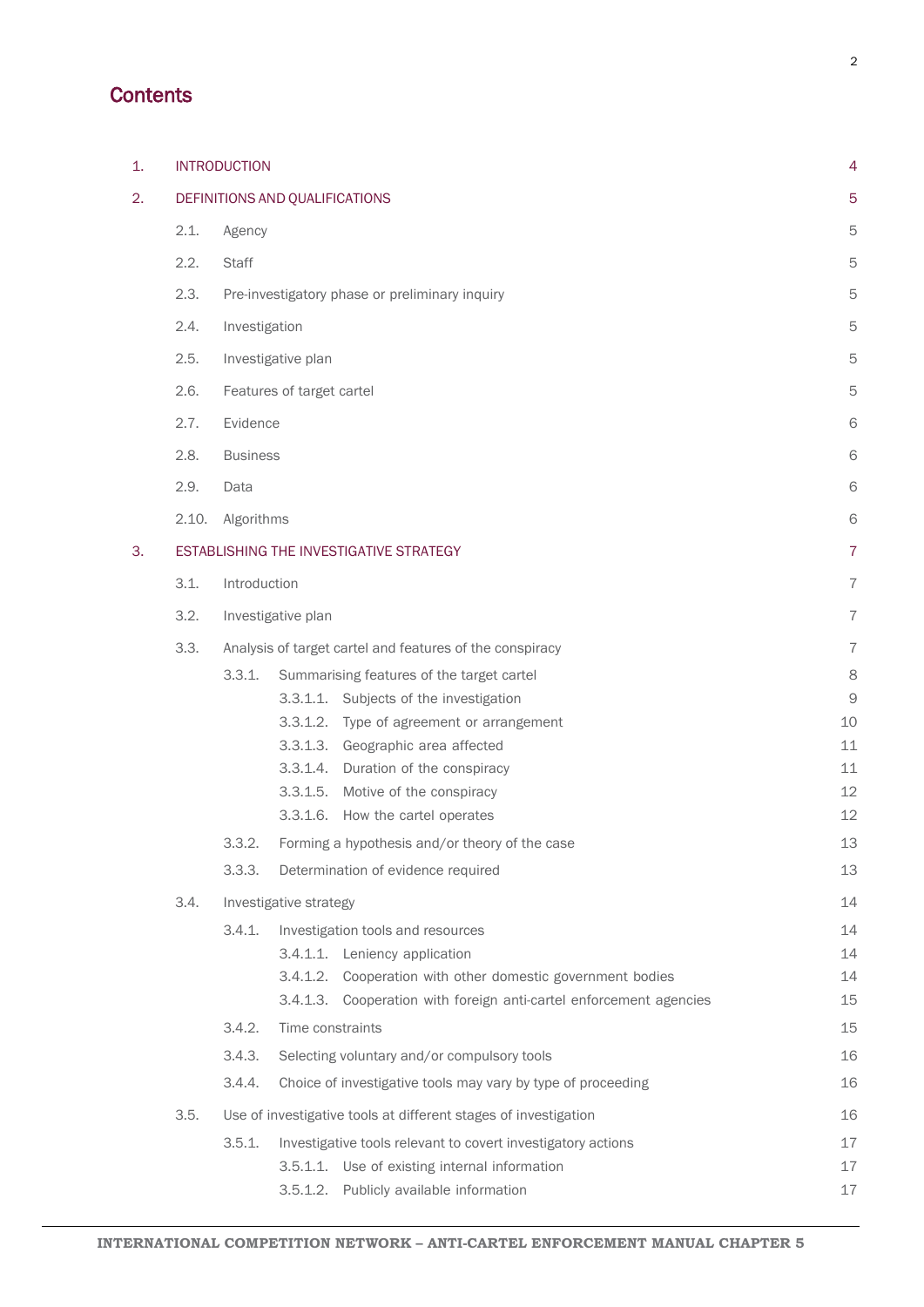|    |                                                                                                  |          | 3.5.1.3. Electronic surveillance                                      | 18 |  |  |
|----|--------------------------------------------------------------------------------------------------|----------|-----------------------------------------------------------------------|----|--|--|
|    |                                                                                                  |          | 3.5.1.4. Infiltration                                                 | 18 |  |  |
|    |                                                                                                  |          | 3.5.1.5. Involvement of lawyers, economists and industry experts      | 18 |  |  |
|    |                                                                                                  |          | 3.5.2. Investigative tools for public investigations                  | 18 |  |  |
|    |                                                                                                  |          | 3.5.2.1. Searches, raids or inspections                               | 18 |  |  |
|    |                                                                                                  | 3.5.2.2. | Management of digital evidence                                        | 18 |  |  |
|    |                                                                                                  |          | 3.5.2.3. Compulsory requests for information                          | 19 |  |  |
|    |                                                                                                  |          | 3.5.2.4. Offer to discuss problems with compulsory process recipients | 19 |  |  |
|    | 3.5.3.                                                                                           |          | Investigative tools relevant to corroborating evidence                | 20 |  |  |
|    |                                                                                                  |          | 3.5.3.1. Information from third parties                               | 20 |  |  |
|    |                                                                                                  |          | 3.5.3.2. Compulsory interviews                                        | 20 |  |  |
| 4. | <b>EVALUATION</b>                                                                                |          |                                                                       | 21 |  |  |
|    | 4.1. Adjusting hypothesis and the investigative plan as new evidence is obtained                 |          |                                                                       |    |  |  |
|    | 4.2. Interim reports on the state of investigation                                               |          |                                                                       |    |  |  |
|    | 4.3. Completing the investigation and recommending administrative measures orcivil/criminal suit |          |                                                                       |    |  |  |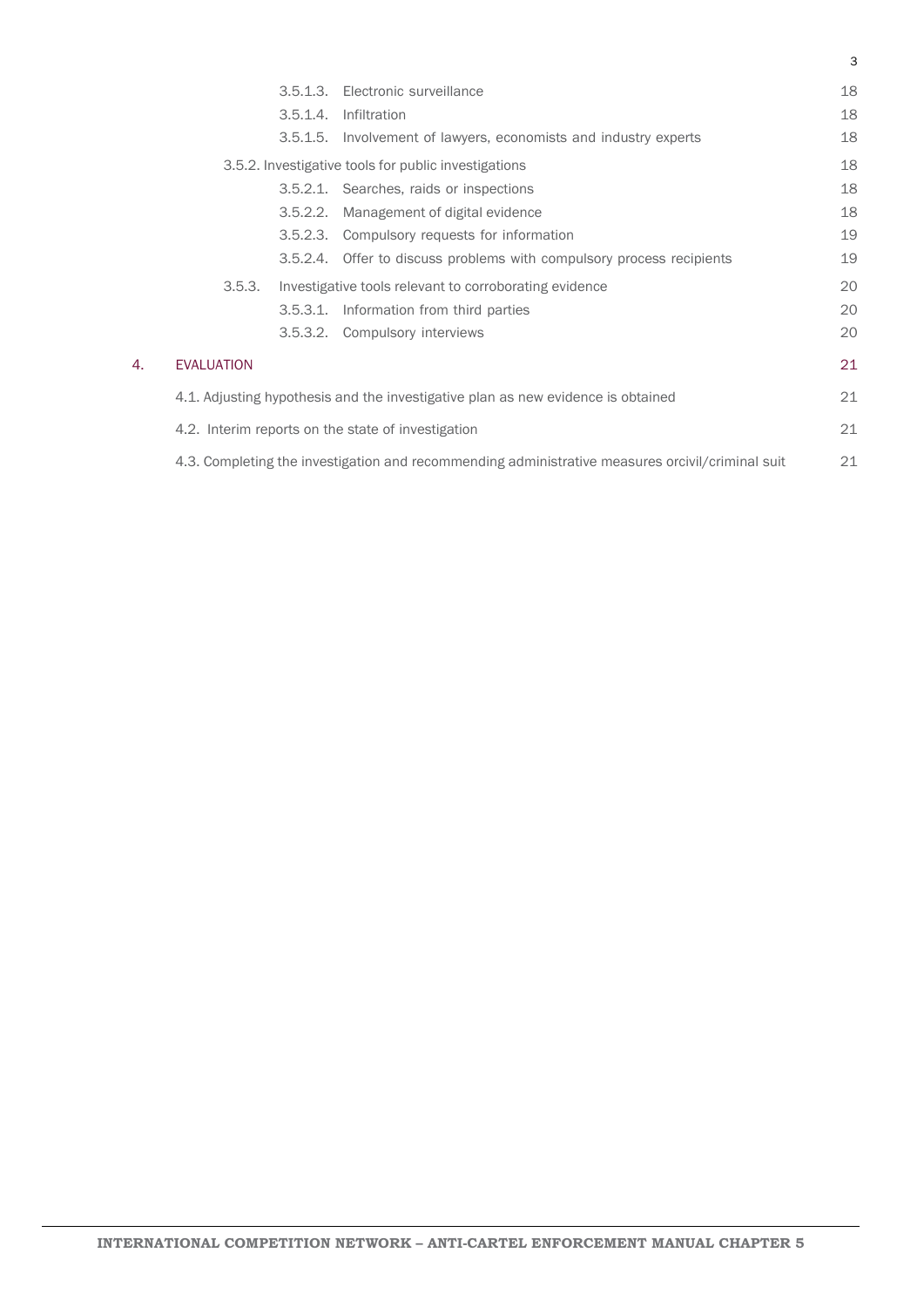## <span id="page-3-0"></span>1. INTRODUCTION

The purpose of this chapter is to examine the use and relevance of strategy in anti-cartel investigations. The chapter draws together established practices, research and legal issues relevant to investigative strategy and highlights the experiences of a number of International Competition Network (ICN) members. As with previous chapters, the relevance of some sections will, to some degree, be determined by the legal and policy environment that governs an agency's enforcement practice.

This chapter is intended to be a reference tool for agencies that enables them to evaluate their own approaches and benchmark their experiences against those of their counterparts around the world.

The chapter is divided into two parts:

- 1. Establishing the investigation strategy: this part will bring into focus the full-scale investigation of a cartel and explore manners in which competition agencies define and conduct the strategyof the full-scale investigation.
- 2. Evaluation of the investigation strategy: this part will illustrate how an investigative strategy should be revised and modified as evidence of the alleged cartel is obtained.

Sources consulted to create this chapter in 2008 include relevant reports from the Organization for Economic Cooperation and Development (OECD), proceedings from various international cartel conferences and workshops and the manuals of several competition agencies. Most importantly, the text reflects the contributions of ICN member agencies and Non-Governmental Advisors (NGAs).

This chapter reflects current practices adopted by various ICN member agencies in conducting a fullscale investigation, including evidence-gathering and interviewing. However, it is not intended to serve as a comprehensive guide. The *ICN Anti-Cartel Enforcement Manual* is a work in progress. This version of the chapter represents a first revision, that has been made in 2021 in the context of the « *Big Data and Cartels Project* » of the ICN Cartel Working Group, in particular on the basis of the findings of the Scoping Paper on « *The impact of digitalization in cartel enforcement* », which was approved by the ICN Steering Group in 2020.

This chapter and others that form part of the manual must be read in the context of current enforcement laws, policies and practices.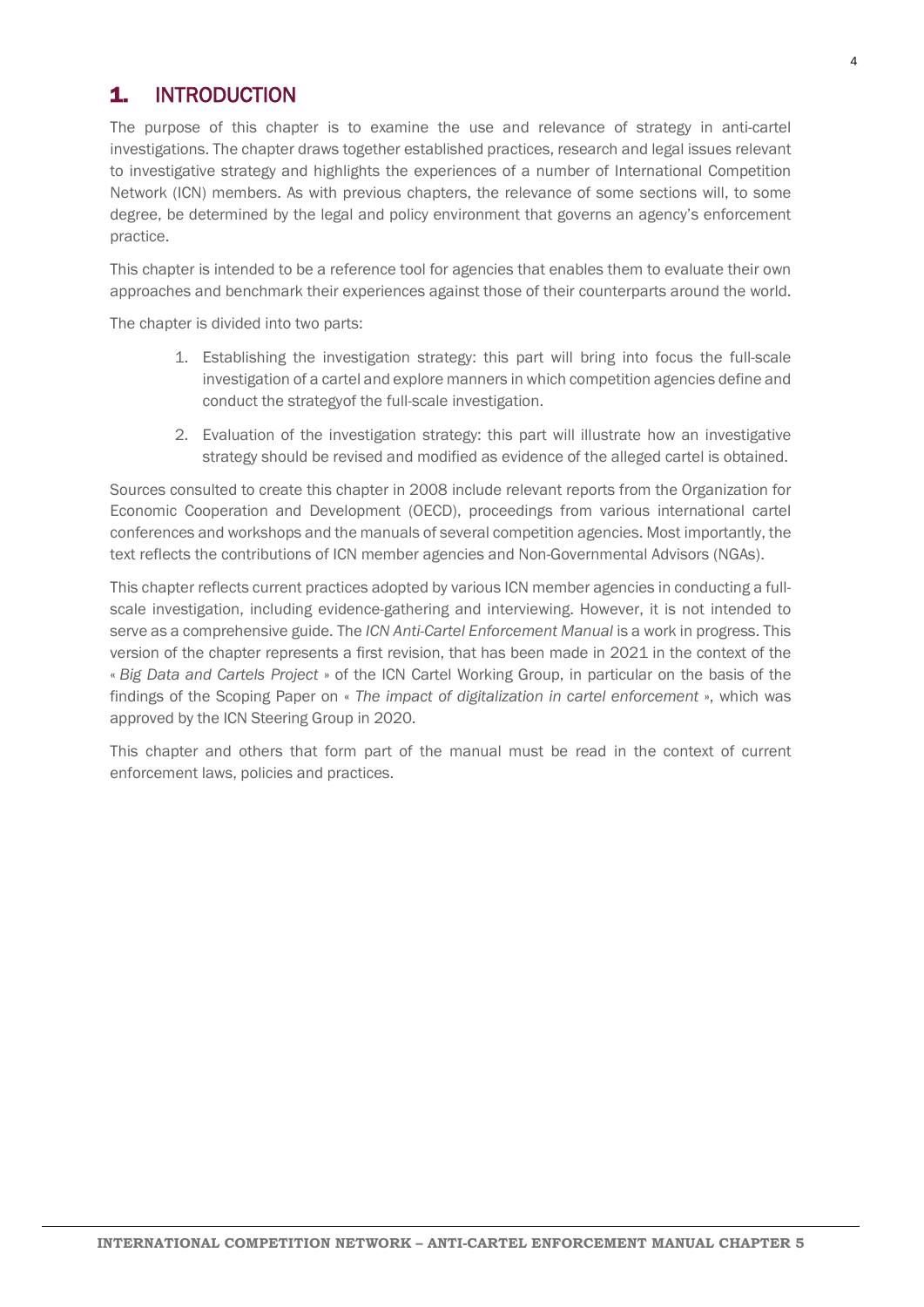## <span id="page-4-0"></span>2. DEFINITIONS AND QUALIFICATIONS

## <span id="page-4-1"></span>2.1. Agency

The term 'agency' refers to a competition agency – that is, an agency that undertakes anti-cartel investigations. Where the term 'agency' is used in reference to an agency other than a competition agency, a modifier will accompany the term—e.g. 'other government agency' or 'domestic agency'.

## <span id="page-4-2"></span>2.2. Staff

The term 'staff' refers to officials participating in the investigation and will include officials conducting full-

scale investigations, such as an investigator or prosecutor.

### <span id="page-4-3"></span>2.3. Pre-investigatory phase or preliminary inquiry

The terms 'pre-investigatory phase' and 'preliminary inquiry' are used to cover activities undertaken from the time an agency becomes aware of potential cartel conduct to when a determination is made to undertake a full-scale investigation into the allegations. Activities undertaken during the preinvestigatory phase or preliminary inquiry are aimed at evaluating the allegations and assessing whether legal thresholds for the use of investigatory powers are likely to be met before beginning a full-scale investigation. Other terms used synonymously with the terms 'pre-investigatory phase' or 'preliminary inquiry' include 'preliminary investigation' and 'preliminary examination'. For the unification of terminology, the term 'preliminary inquiry' is used in this chapter.<sup>[1](#page-4-7)</sup>

## <span id="page-4-4"></span>2.4. Investigation

The term 'investigation' refers to enforcement activities following the preliminary inquiry.

This manual uses the term 'full-scale investigation' to cover all activities undertaken following an agency's decision to exert all necessary and available investigative powers and resources to resolve a case under competition laws.

A "full-scale investigation" is often formalized by an official agency action. Such actions include conducting a search, raid or inspection, issuing a subpoena (or analogous order for production of documents), or compelling attendance at a verbal examination.[2](#page-4-8)

### <span id="page-4-5"></span>2.5. Investigative plan

The term 'investigative plan' refers to a plan developed by the investigation team setting out the investigative and administrative tasks relevant to proving the alleged infringement.

The investigative plan serves to guide the investigation and its structure will be based on the specific issues of each investigation. However, in general it will include an analysis of the target cartel, the investigative environment and the investigative strategy. As a useful project management tool, the investigative plan may also detail investigative actions and milestones, and may often incorporate dates, budgets and staff availability.

### <span id="page-4-6"></span>2.6. Features of target cartel

The term 'features of target cartel' refers to the features of the cartel relevant to the investigative plan, including (but not limited to) the type of cartel, affected market, participants and their relationships, functioning of the cartel and duration of the conspiracy.

<span id="page-4-7"></span><sup>1</sup> Refer to section 2.5 of chapter 4 of the ICN manual, 'Cartel case initiation'.

<span id="page-4-8"></span><sup>2</sup> ibid.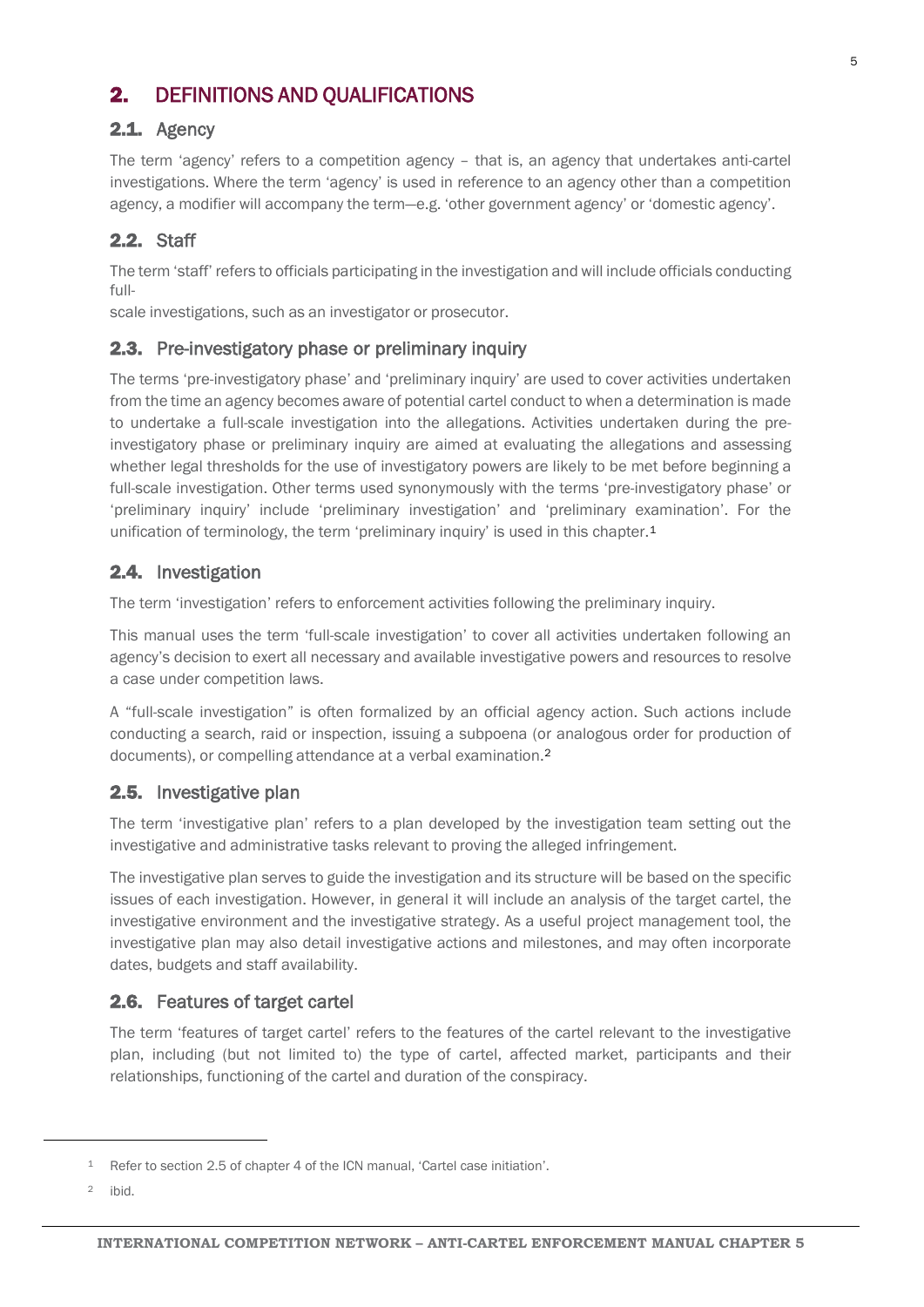## <span id="page-5-0"></span>2.7. Evidence

The term 'evidence' refers to information used by the agency or by a court of law to prove the cartel. Forexample, evidence might be obtained from documents, or witnesses.

In general, evidence may fall into two categories: direct evidence and indirect (or circumstantial) evidence.Direct evidence is testimony or other proof that expressly proves the existence of an element of the offence. Indirect evidence, without providing direct proof, gives rise to a logical inference that such agreement did, or does, exist.

#### <span id="page-5-1"></span>2.8. Business

The term 'business' means any undertaking, business, company, firm or association.

### <span id="page-5-2"></span>2.9. Data

The term "data" refers to any information, or representation of such information, in structured, nonstructured and semi-structured formats, big or small, static or streaming. From a statistical viewpoint, data are the physical representation of information in a manner suitable for communication, interpretation, or processing by human beings or by automatic means<sup>3</sup>.

#### <span id="page-5-3"></span>2.10. Algorithms

<span id="page-5-4"></span> $\overline{a}$ 

The term "algorithm" refers both to a standardized or automated method to solve a certain type of problems and to the practical application of such method<sup>4</sup>. Algorithms encompass a wide range of software and programs and can be used by businesses to perform different types of tasks. In particular, algorithms enable companies to quickly and automatically process large amounts of data and set very fast iterative actions in order to react in real time to changes on the market, either to rivals' or to consumers' behaviour. In most cases, such conduct is the result of the unilateral use of algorithms by individual companies involving no contacts among competitors. However, algorithms can also be used anticompetitively, for example to facilitate or implement a collusive agreement through automated systems or through the simultaneous use by competitors of the same algorithm.

<sup>3</sup> Eurostat's Concepts and Definitions Database; OECD Glossary of Statistical terms; Economic Commission for Europe of the United Nations (UNECE), "Terminology on Statistical Metadata", Conference of European Statisticians Statistical Standards and Studies, No. 53, Geneva, 2000.

<span id="page-5-5"></span><sup>4</sup> OECD Roundtable on Algorithms and Collusion, Background note by the Secretariat, June 2017.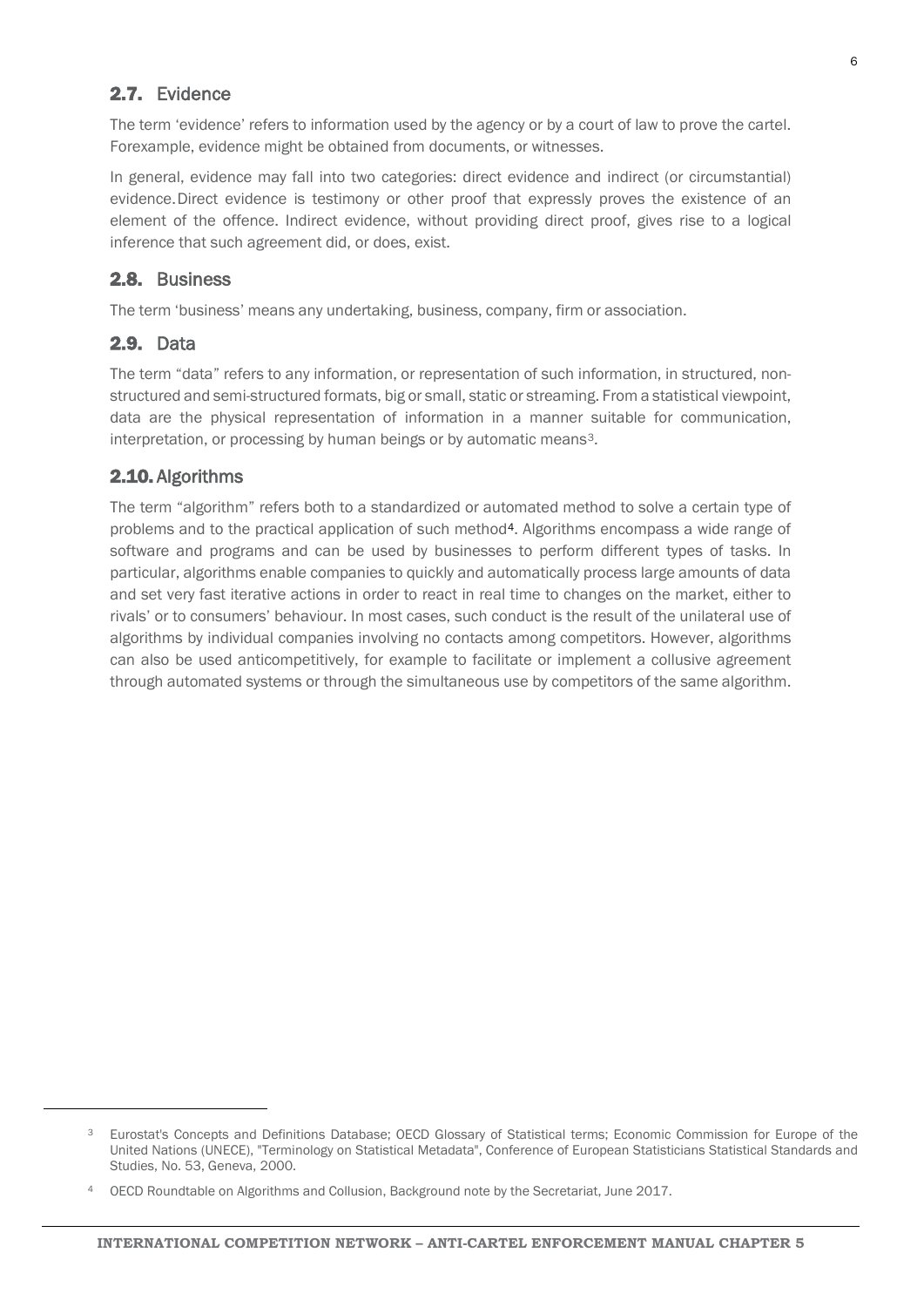## <span id="page-6-0"></span>**3.** Establishing the investigative strategy

## <span id="page-6-1"></span>3.1. Introduction

The level of information an agency has in the early stages of a cartel investigation will vary from case to case. Generally, most cartel investigations begin on the basis of limited information. Establishing a clearmethodology and investigative plan will assist agencies to build upon the cartel allegations and conductsuccessful investigations.

The objectives of establishing the investigation strategy are to assign scarce agency resources to enhanceanti-cartel enforcement and foster the success of a cartel investigation.

#### <span id="page-6-2"></span>3.2. Investigative plan

 It is good practice to begin investigation planning in the early stages of a full-scale investigation, based on the issues and specific facts available to date.

There are numerous ways to conduct a cartel investigation. The degree of information that an agency has during the early stages of the investigation is a critical factor in determining how an investigation will be conducted. The key concern of agencies in the beginning phase of a full-scale investigation is theidentification of evidence and potential sources of such evidence.

Accordingly, an agency should analyse and assess information and evidence gathered during the preliminary inquiry before embarking on a full- scale investigation[.5](#page-6-4)

In light of this consideration, it can be useful for an agency to establish an investigative plan to assess the facts and evidence relevant to determining whether an offence has been committed. The investigative plan is a living document that should be revised throughout the life of the investigation.

There is no single model for investigative planning. It is a continuous process driven by the course of the investigation and should serve as a guide for the investigation. Accordingly, investigative plans should be revised and adjusted to reflect the developments in and the understanding of the case.

Two essential features are typically reflected in an investigative plan—the analysis of the target cartel and investigative environment, and the activities relevant to evidence-gathering.

## <span id="page-6-3"></span>**3.3.** Analysis of target cartel and features of the conspiracy

#### It is good practice to include the following in investigation planning:

- 1. The features of the suspected cartel;
- 2. The proposed evidence-gathering strategy; and
- 3. The administrative tasks and assignments for the investigation.

The investigative plan is intended to serve as a guide to assist in developing the information necessaryto prove the infringement, to test theories of the case and to evaluate the course of the investigation. The investigative strategy is thereby based on the analysis of the target cartel and the

<span id="page-6-4"></span><sup>5</sup> Refer to sections 5.4.1 and 5.4.2 of chapter 4, 'Cartel case initiation', in the ICN manual.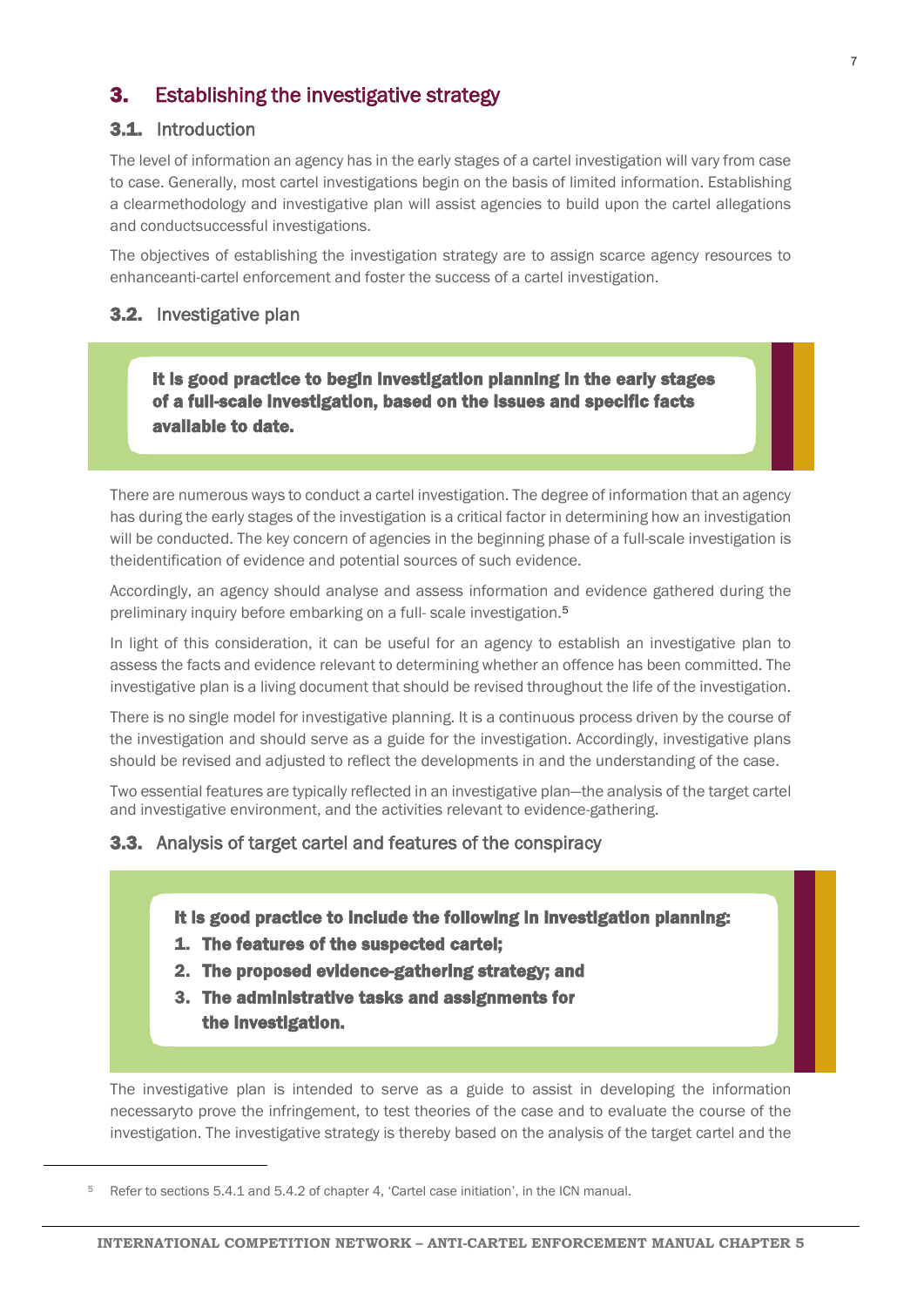investigative environment serves as a basis upon which the investigative strategy is set up. Most importantly, the analysis of the target cartel and the features of the conspiracy include:

- summarising features of the target cartel
- analysis of evidence obtained through the preliminary inquiry
- forming a hypothesis or case theory
- testing the hypothesis against evidence as it is developed from time to time
- determination of evidence required to establish an infringement/violation
- determination of the most effective strategy to obtain required evidence
- consideration of the use of special powers to collect required evidence
- determination of businesses, persons and locations to be investigated.

#### <span id="page-7-0"></span>**3.3.1.** Summarising features of the target cartel

It is good practice to use the information gathered in the preliminary inquiry and other additional information as a basis for investigative planning.

In the early stage of a full-scale investigation, agencies usually use information gathered during the preliminary inquiry to gain an understanding of the key features of the cartel. The early evidence and information-gathering about the infringement obtained through a complaint, leniency applications, informants, or any other method of detecting cartel conduct assumes an important role in determiningthe features of the cartel.[6](#page-7-1)

In the early stages of a full-scale investigation, agencies may not initially communicate with individuals within the industry or individuals and corporations that may be implicated in the alleged violation, with the exception of leniency applicants. If additional information on the infringement is needed in the early stages (for example, to prepare covert operations, such as dawn raids or searches), agencies should take care to ensure that cartel participants are not prematurely alerted to the investigation.

The key features of the target cartel include the type of activity, affected product or service and cartel participants and their relationships. This process of determining the features of the target cartel is separate from the process of obtaining and verifying information of cartel violations during the preliminary inquiry.<sup>[7](#page-7-2)</sup> The main purpose of the former process is to identify the existence and source of relevant evidence.

Features of the target cartel frequently contained in an agency's investigative plan include, inter alia:

- subjects of the investigation (companies and individuals)
- the industry, commodity, or service involved
- duration of the conspiracy
- geographic area affected

<span id="page-7-1"></span><sup>6</sup> Refer to section 3 of the chapter 4, 'Cartel case initiation'.

<span id="page-7-2"></span><sup>7</sup> See sections 5.4.1 and 5.4.2 of chapter 4, 'Cartel case initiation', of the ICN manual.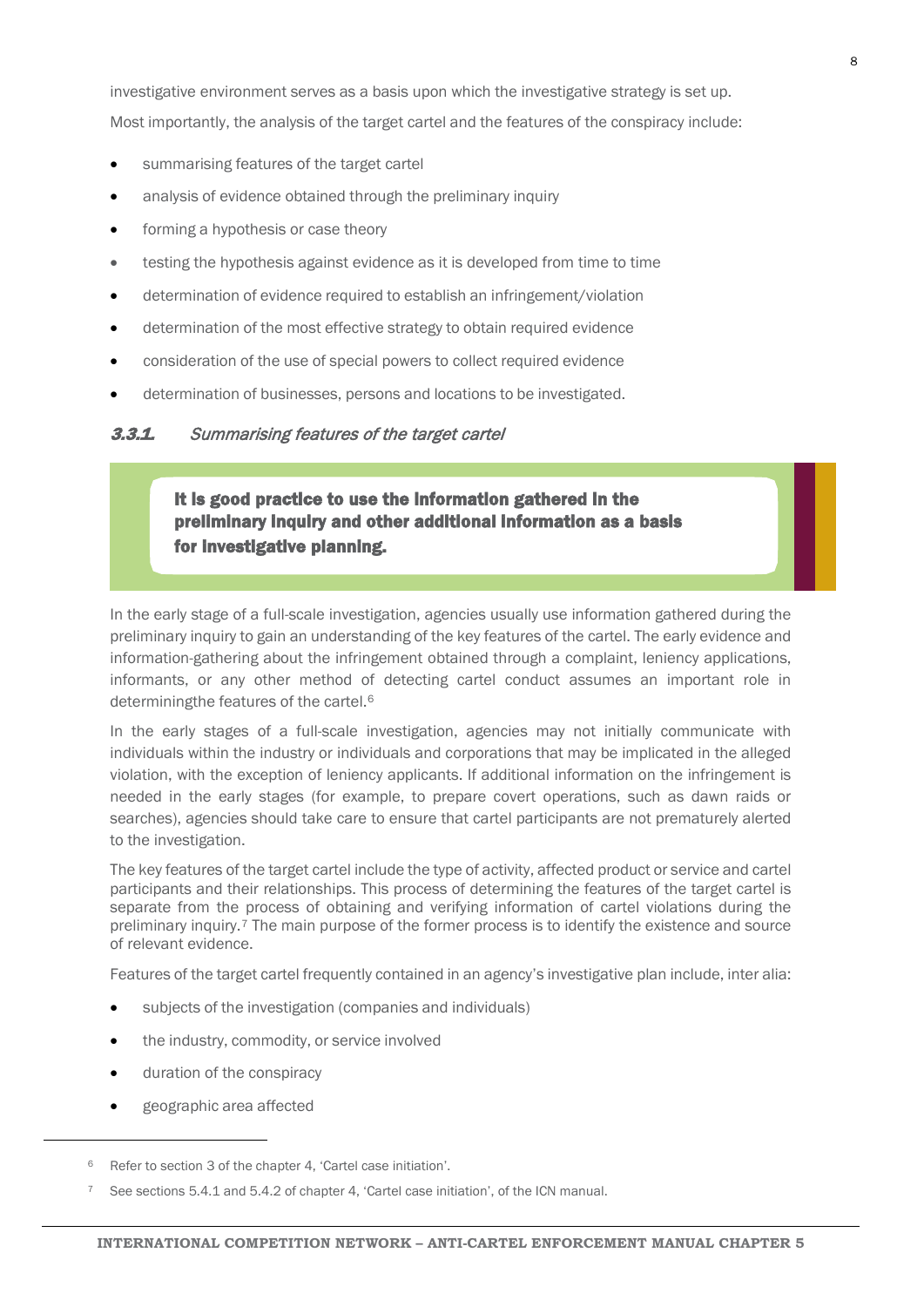- type of agreement or arrangement
- details of the cartel's operation
- how the cartel was implemented (e.g. by trade association or coordinators) and how cheatingis 'policed.'

When the target cartel appears to use digital tools for monitoring and/or enforcement of agreed behaviors, the following features may be relevant:

- Degree of digitalization of the sector;
- Development and degree of use of algorithmic/dynamic pricing systems; this could include all market levels : retail but also wholesale and raw material/inputs;
- Pricing algorithms developed internally vs. contracted to external providers;
- Use of artificial intelligence / deep learning algorithms in relation to market actions;
- Number and identity of suppliers of electronic/dynamic pricing software solutions;
- Existence of industry-wide standards/discussions for dynamic pricing solutions;
- Industry specific communication mechanisms (dedicated messaging apps, reference prices etc.);
- Availability of market databases.

As an investigation proceeds, it is critical to revise and update the features of the target cartel in the investigative plan to ensure that it accurately reflects the evidence gathered at various stages ofthe investigation.

Although the method of formulating an outline, or summarised information, may differ according to the needs of respective agencies, it is generally regarded as a good starting point to use the 5W 1H methodof inquiry:

(1) Who (subjects of the investigation): identify the businesses and individuals related to the target carteland their relationship to each other;

(2) What (types of agreement or arrangement, product or service affected): identify the events or actionsand affected product or service;

(3) Where (geographic area affected): identify locations where cartel participants have held meetingsand the geographic area affected by the cartel;

(4) When (duration of the conspiracy): identify all time factors related to the target cartel, including theperiod of each business's participation in the cartel;

(5) Why (motive of the conspiracy): identify causes for events or actions related to the conspiracy; and

(6) How (the way the cartel operates): identify the sequence of events. The events include the role oftrade association or coordinators in the cartel and how cheating was policed.

These six factors, explained in further detail below, are a good starting point when formulating an effective investigative plan.

#### <span id="page-8-0"></span>3.3.1.1. Subjects of the investigation

Agencies should identify the participants of the suspected cartel, the industries in which the relevant companies operate, and the functional level at which they operate. Participants involved in a cartel oftenoperate at the same level in the supply chain. Identification of the products or services involved is an important issue in understanding the affected industry. It can assist in proving the infringement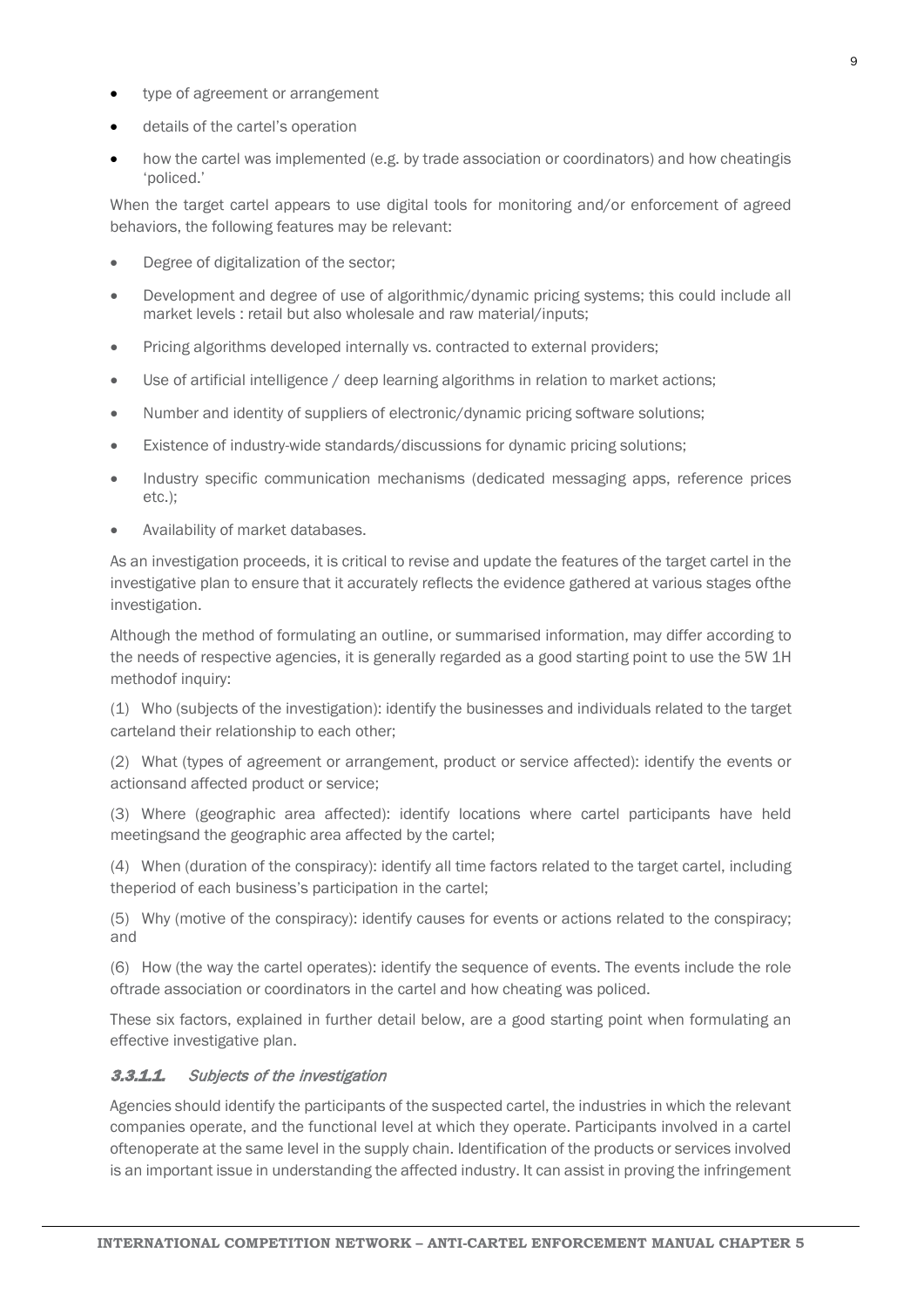and during the sanctioning phase.

To make the list of subjects of the investigation as complete as possible, investigators should understandfully the commodity or service and the industry related to the target cartel. Understanding the affected industry enables investigators to understand the mechanism of the cartel behavior. Factors frequently examined by investigators include:

- major competitors in the industry
- the commodity or service affected
- degree of customer dependence on the suspected cartel participants
- pricing mechanism.

#### <span id="page-9-0"></span>**3.3.1.2.** Type of agreement or arrangement

## The type of the suspected cartel agreement can provide guidance on investigative planning related to evidence.

The outline of the cartel should contain the basic facts of the conspiratorial agreement. A cartel in simple terms is an agreement between horizontal competitors not to compete with each other.<sup>[8](#page-9-1)</sup> Typically, cartels involve an agreement on price fixing, output restriction, bid-rigging (collusive tenders) or allocating customers, suppliers, territories or lines of commerce. Cartels can occur in almost any industry and can involve goods or services at the manufacturing, distribution or retail levels.

Ascertaining the type or character of agreement at issue can be a difficult exercise. Agreements may be complex in nature, involving several parts that comprise the same overall agreement.

The features identified in respect of the target cartel should identify the agreement sufficiently to provide a basis upon which to establish the evidence gathering strategy.

The type of agreement under investigation is a critical factor that will assist in identifying the evidence necessary to prove the infringement.

#### Price fixing

<span id="page-9-1"></span>1

The evidence section of the investigative plan for a price-fixing cartel should identify elements that would assist in determining the existence of the conspiracy. Key elements are likely to include:

- price lists, or industry wide or association price schedules
- price formulas, be it in written or digital forms (including computer programming code)
- price change notices
- meetings or telephone conversations among competitors
- exchanges of pricing information between competitors
- evidence of competitors monitoring or policing their agreement
- testimonies from members of the conspiracy

<sup>8</sup> Refer to the ICN document, Building Blocks for Effective Anti-Cartel Regimes.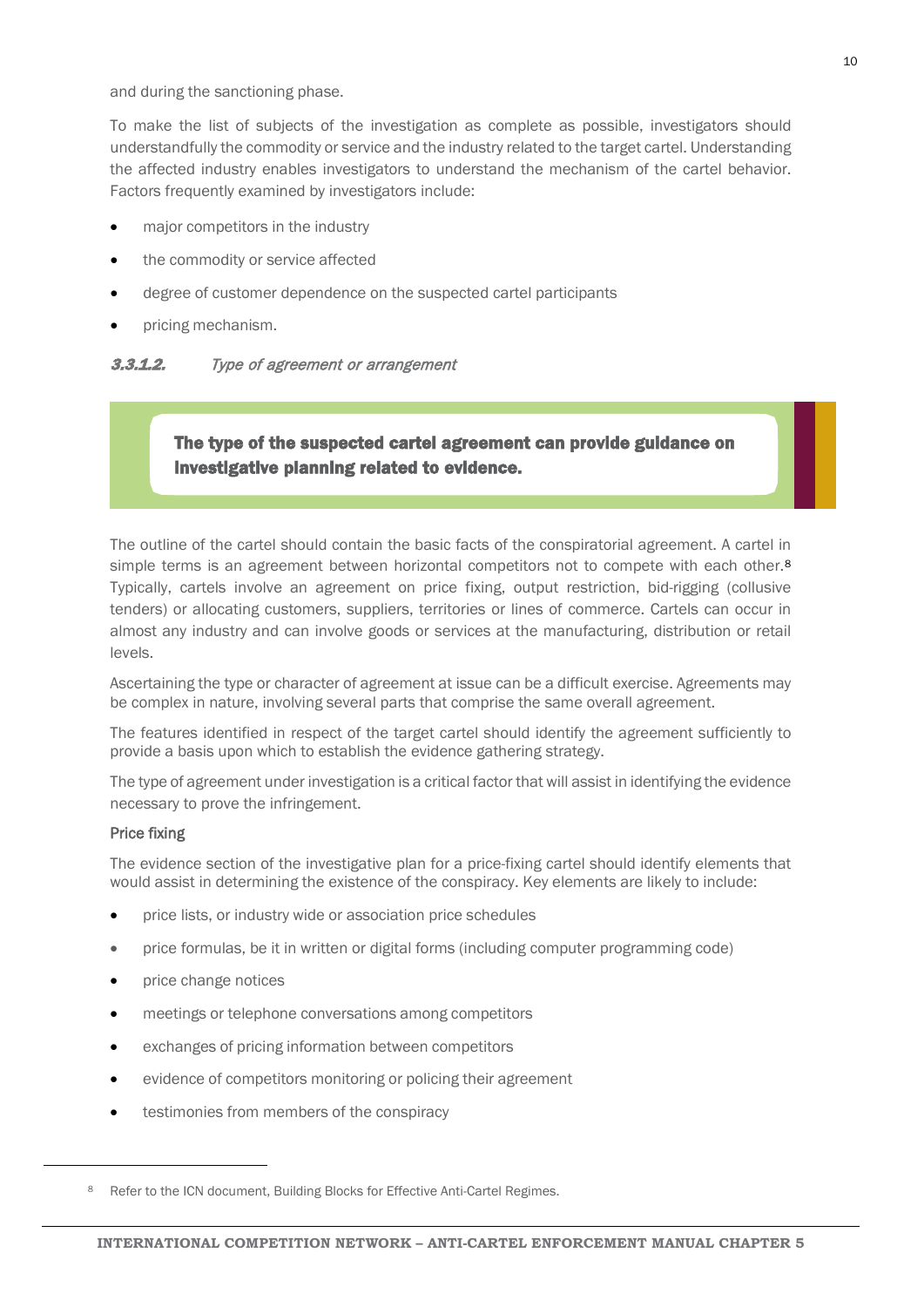documents, emails, or faxes that provide evidence of price fixing.

#### Market allocation

The evidence section of the investigative plan for a cartel involving market allocation agreements should focus on the allocation scheme implemented by the cartel members. Key evidence would include conspirator testimonies. Evidence indicating that a particular customer (or territory, supplier or line of commerce) is exclusive to a particular company or business may be indicative of market allocation agreements.

#### Output Restriction

Considerations for investigation of suspected output restriction cartels may include evidence related to means of production for the subject products, capital and lead time to develop production capacity, transparency of investment decisions or of output levels, marginal costs related to additional output, elasticity of demand.

#### Bid rigging

Bid-rigging activities often involve an agreement or arrangement among competitors that predeterminesthe successful bidder and price of the successful bid. Sometimes potential bidders may agree to refrain from bidding on a particular project. In other situations, competitors may agree to take turns at being thesuccessful bidder and rotate projects among themselves.

When investigating a bid-rigging cartel, the evidence section of the agency's investigative plan should identify elements that could assist in determining the existence of a bid-rigging conspiracy. Key elementsare likely to include:

- industry-wide or association price schedules
- evidence indicating advance non-public knowledge of competitor's bids or pricing
- evidence indicating competitors have discussed bids or have reached an understanding about bids
- evidence indicating that a particular customer or contract is exclusive to a particular company or business
- similar spelling errors or similar handwriting, typeface or stationery in the proposal or bid forms submitted by competitors
- testimonies from members of the conspiracy
- wide spread subcontracting among the bidders
- discernable and predictable winning patterns
- marked differences in bids and/or bid patterns when a non-regular or newcomer bids.

### <span id="page-10-0"></span>3.3.1.3. Geographic area affected

The first step in examining the geographic area affected by the target cartel is to consider the agency's jurisdiction to investigate and take action against the alleged cartelists. The geographic area affected bythe conspiracy also may be a starting point for determining the level of applicable fines.

### <span id="page-10-1"></span>3.3.1.4. Duration of the conspiracy

The duration of the conspiracy covers the life period of the cartel—that is, from the formation of the cartelarrangement to its conclusion. Cartel membership may change during the lifetime of the cartel. It is therefore necessary to identify the relevant periods of participation by the various cartel members as wellas identifying the overall duration of the cartel.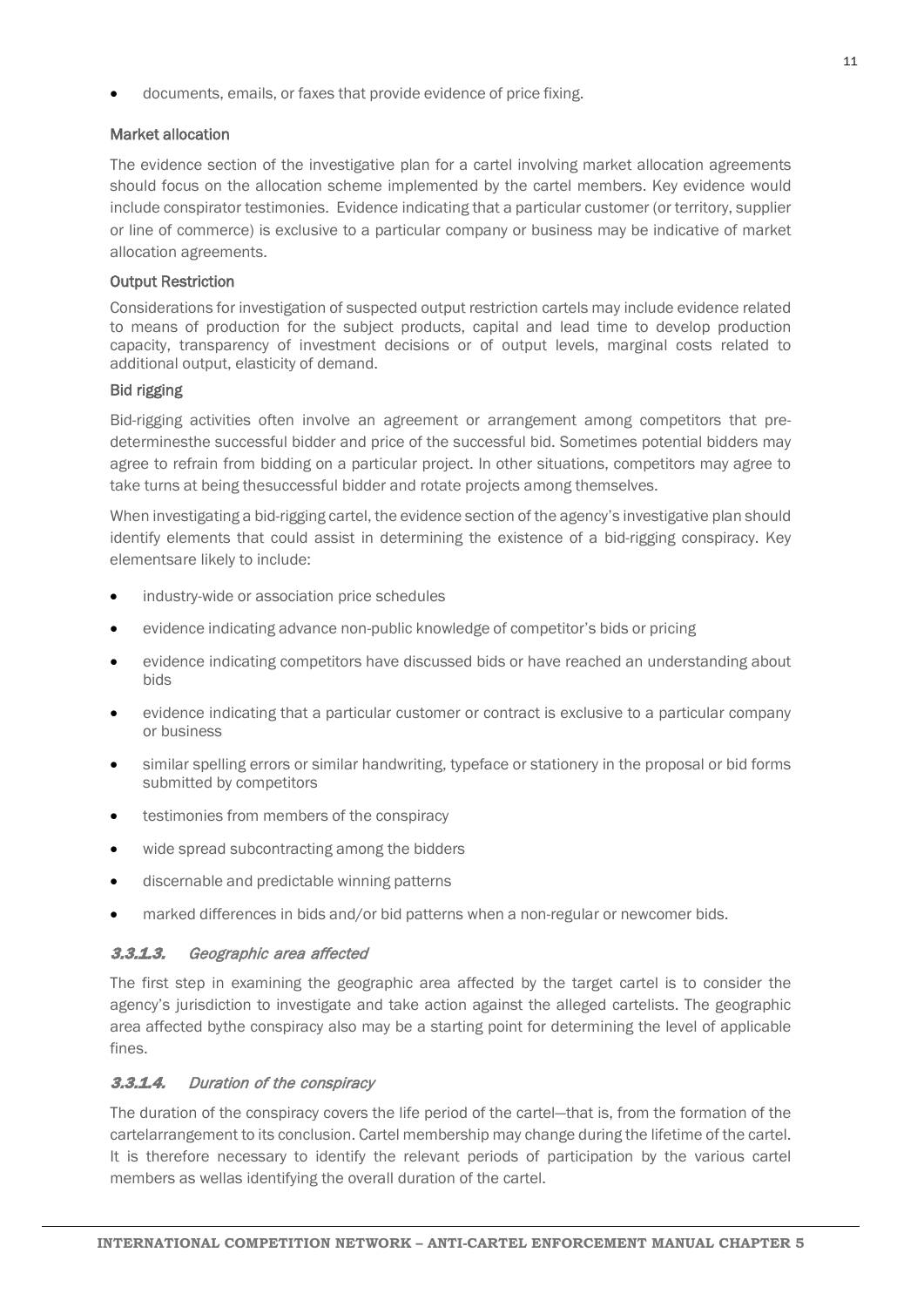## <span id="page-11-0"></span>3.3.1.5. Motive of the conspiracy

Identifying the cartel's motive is a good starting point in understanding the overall conspiracy scheme andwill assist in gathering the evidence necessary to prove the conspiracy. Market conditions that exist beforethe formation of cartels may include, among many others, rapid price falls in the market.

### <span id="page-11-1"></span>3.3.1.6. How the cartel operates

Cartel participants tend to establish mechanisms to monitor each other in an attempt to prevent cheating.

Successful cartels typically develop sophisticated and flexible systems designed to manage the cartel.Identification of the cartel's monitoring mechanisms can often be a useful way to determine the key characteristics or elements of the infringement. For example:

- Mechanisms of monitoring output and prices:
	- the creation of a joint sales agency that allows cartel members to concentrate their activities and easily monitor each other's activities
	- trade associations and industry publications that report detailed market information
	- payments made between competitors.
- Other schemes to share information:
	- Use of a trust company or a secretarial company or individuals to assist in data collection.
- Internal organisational hierarchy:
	- Many successful cartels develop a system to implement cartel policies. Such a system may involve engaging high-level executives to determine the broad outline of the cartel agreement and working-level groups of managers responsible for the day-to-day implementation of the cartel.
- Communication mechanisms:

Cartel members tend to use sophisticated communication mechanisms. In setting out the investigative plan for gathering evidence, agencies should consider the various possible mechanismsfor communication. For example:

- use of software to allocate markets and customers and to control output and sales
- periodic exchange of pricing information to give effect to the cartel agreement
- seminars or cartel courses for relevant employees
- the establishment of steering committees and audit systems
- the imposition of punishment on companies that do not comply with the cartel arrangements
- communication through an intermediary (e.g. someone hired to manage the cartel).
- Agreements using digital technology:

<span id="page-11-2"></span> $\overline{a}$ 

The development of data collection and management technology allows competitors to develop new methods of interaction that create new challenges in terms of detection and analysis of potentially anticompetitive practices<sup>9</sup>. The evidence section of the investigative plan for a cartel using partially

<sup>9</sup> On this issue, see for instance the joint study by the Autorité de la concurrence and the Bundeskartellamt on "Algorithms and Competition" (2019), as well as the CMA's study on "Algorithms: How they can reduce competition and harm consumers"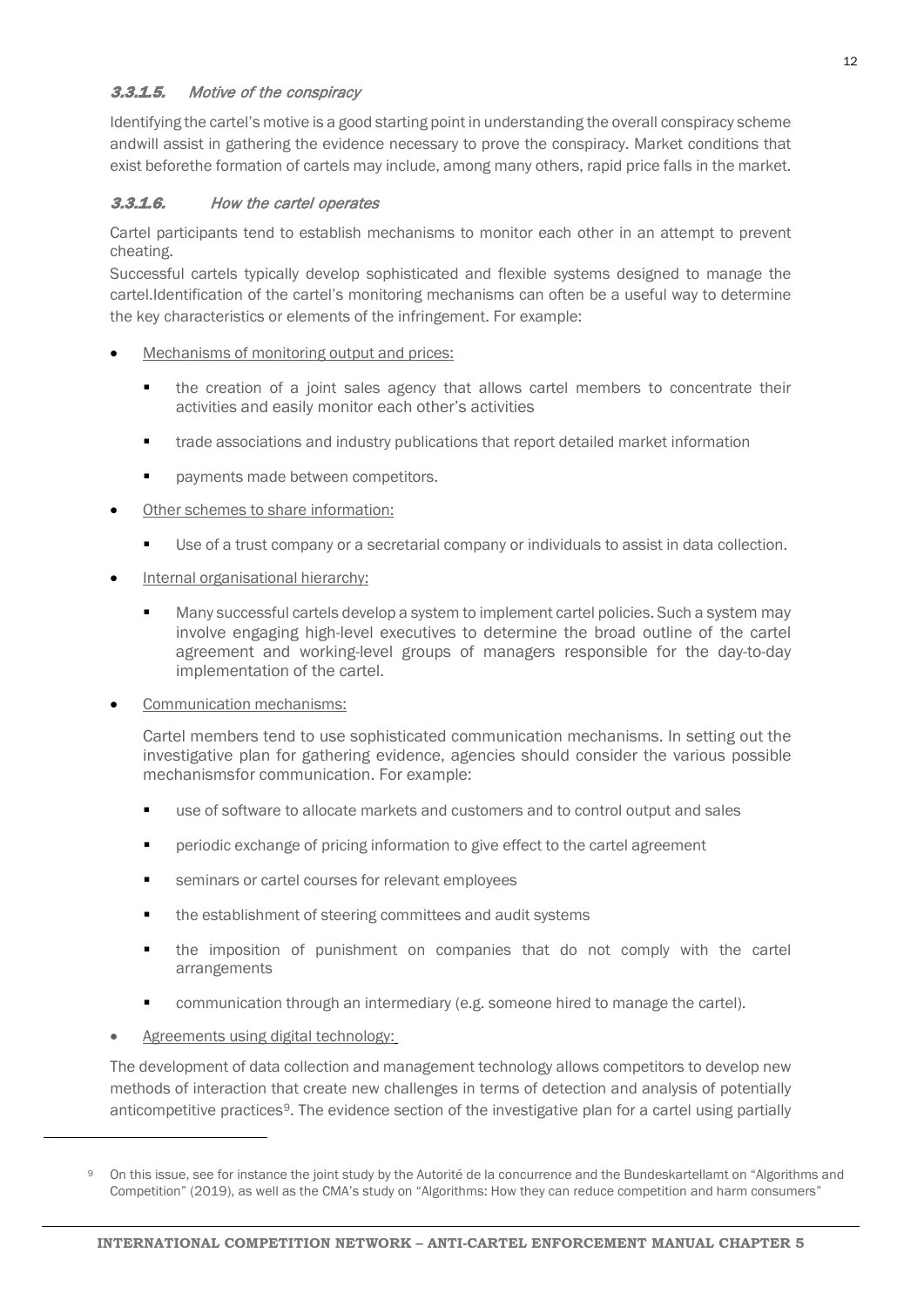or in totality digital technology should identify elements that would assist in determining the existence of an agreement between competitors. Key elements are likely to include:

- **E** Evidence of a common understanding or agreement between competitors to use the same pricing algorithm in order to fix prices;
- Consciousness of the existence of a collusion by algorithm provider/engineer;
- Existence of monitoring and adaptation capacities provided by Big data and algorithms used in the sector or industry;
- **Existing level of market transparency allowed by certain digital tools.**

### <span id="page-12-0"></span>**3.3.2.** Forming a hypothesis and/or theory of the case

## It is good practice to consider and identify relevant evidence in accordance with the case theory.

Although it can be expected that an agency's theory of the case will be refined as an investigation continues, from the outset it should be well-defined. Relevant sections of anti-cartel legislation may provide guidance in characterising the alleged cartel. Some agencies include early development of thecase theory and a determination of the evidence to be sought in the section of the investigative plan reserved for summarising the cartel's features.

#### <span id="page-12-1"></span>3.3.3. Determination of evidence required

The standard of evidence required to prove a cartel differs according to jurisdiction and will largely depend on whether an agency is undertaking the investigation as an administrative, civil or criminal matter. The validity or admission of direct and indirect evidence and the approach to the admissibility of evidence obtained through surveillance also varies from jurisdiction to jurisdiction.

Investigative planning relating to evidence gathering should focus on:

- factual issues relevant to determining and proving guilt
- identification of any gaps in the evidence
- identification of any evidence needed to address critical issues, including any relevant documentary evidence
- potential sources of evidence
- identification of potential witnesses of fact and whether they should be interviewed.

The evidence required to prove an infringement will depend on the type of agreement or arrangement under investigation (see 'Type of agreement or arrangement', above), and frequently includes:

- price lists
- price change notices
- meetings or telephone conversations between competitors
- exchange of competitor pricing or bidding information
- testimonies from members of the conspiracy

 <sup>(2021).</sup>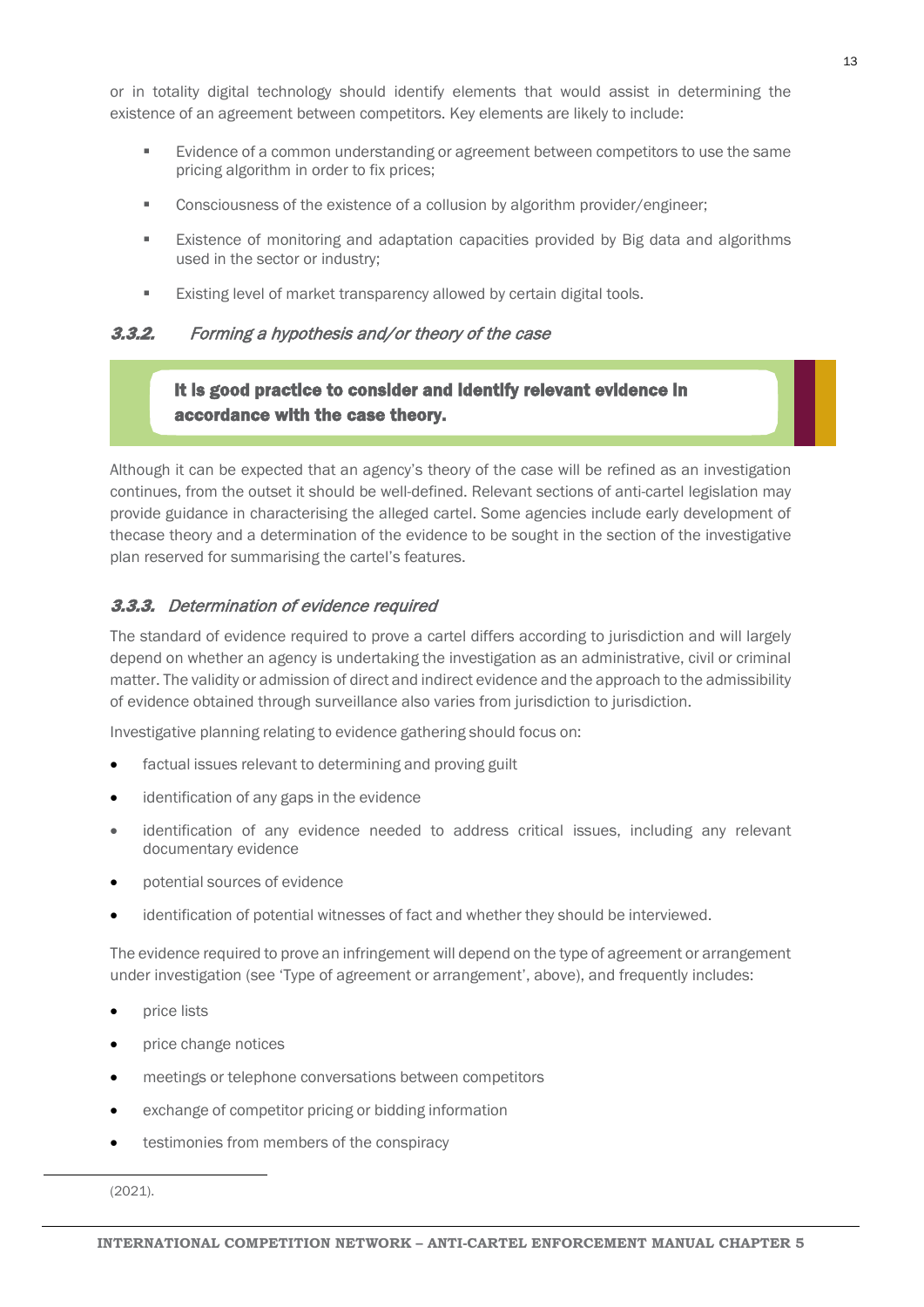- documents, emails and/or faxes providing evidence of price fixing
- industry-wide or association price schedules
- evidence indicating advance non-public knowledge of competitor's bids or pricing
- evidence indicating that competitors have discussed bids or have reached an understanding about bids
- evidence of competitors monitoring or policing their agreement
- evidence indicating that a particular customer or contract is exclusive to a particularcompany or business
- evidence of competitors using (having used) special computer software (e.g. pricing algorithms and/or other digital tools) in order to fix prices
- similar spelling errors or similar handwriting, typeface or stationery in the proposal or bid forms submitted by competing bidders.

## <span id="page-13-0"></span>3.4. Investigative strategy

## It is good practice to evaluate cooperation options and potential investigative powers (tools) as part of the investigative strategy.

Early analysis of the cartel and investigative environment should enable agencies to assess (i) the evidence obtained to date, and (ii) any further evidence needed to prove the case.

Having established the scope of the suspected cartel and the theory of the case, agencies will then determine their investigative strategies for resource allocation and effective evidence-gathering methods.An analysis of the evidence required to prove the offence will allow the investigation team to identify any gaps in the evidence gathered to date and will focus the investigation on acquiring any further relevant evidence from appropriate sources. Some agencies draft an outline of the evidence gathered (for instance, in 'an evidence matrix'), setting out an evidence trail.[10](#page-13-4) The evidence trail is a useful reference throughout the course of the investigation to determine whether the evidence obtained would be admissible in and likely to sustain adjudicative proceedings.

## <span id="page-13-1"></span>3.4.1. Investigation tools and resources

When determining the investigative strategy, an agency should consider any available tools or resourcesto maximise investigative capacity and knowledge of the case. Such tools or resources may include leniency programs and cooperation with other domestic agencies as well as foreign anticartel enforcement agencies.

### <span id="page-13-2"></span>3.4.1.1. Leniency application

Leniency applications are considered to be a source of direct evidence. Leniency applicants are particularly valuable because they can assist in identifying the target of the investigation and in prioritising the businesses, individuals, and locations for investigation. They are often able to offer valuable information throughout all stages of the investigation and are under a duty to cooperate fully throughout the full investigative proceedings.

#### <span id="page-13-3"></span>**3.4.1.2.** Cooperation with other domestic government bodies

Some agencies have established formal and/or informal cooperation arrangements with other law

<span id="page-13-4"></span> <sup>10</sup> Refer to 4.4.2 of chapter 4, 'Cartel case initiation', of the ICN manual.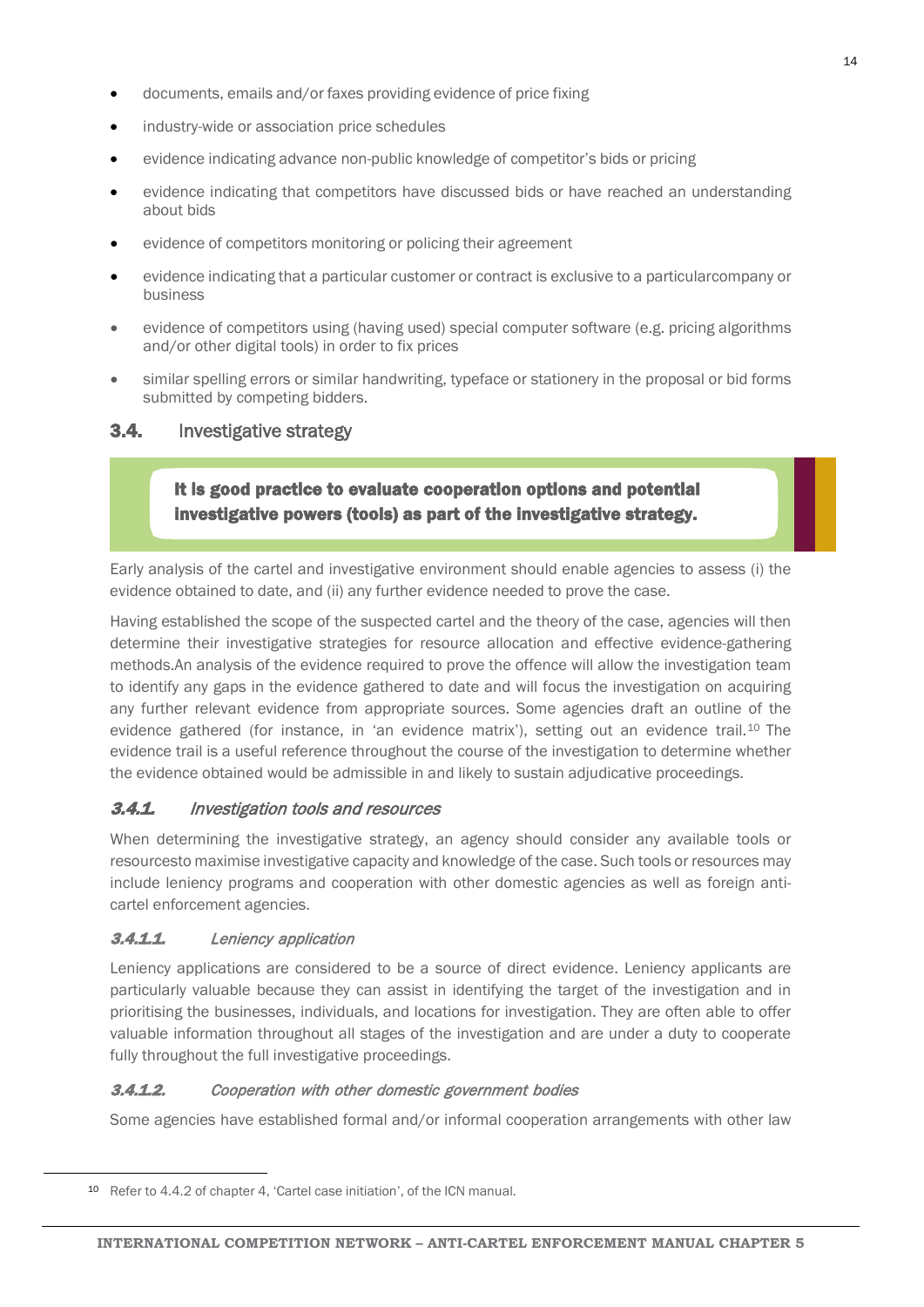enforcement bodies for the detection or investigation of cartels.<sup>[11](#page-14-2)</sup> Such arrangements may include basicinformation sharing—for example, information on specific conduct such as bid rigging or general marketinformation such as import data.

In particular, agencies could consider exchanging and cooperating with national/regional/local procurement agencies, in order to signal relevant types of data which could be useful for antitrust investigations<sup>12</sup>. Competition agencies could also benefit from the experience of Information and Communication Technologies (ICT) public agencies that may be present at national level and that could provide assistance to competition agencies on ICT issues in order to help them build their own internal expertise.

Issues of confidentiality, procedure and governing laws should be considered when cooperating with other domestic government bodies. In some cases, expectations for cooperation may be outlined within the framework of a cooperation agreement. When cooperating with other domestic government bodies, agencies should be mindful to ensure that cartel participants are not prematurely alerted to the investigation.

#### <span id="page-14-0"></span>**3.4.1.3.** Cooperation with foreign anti-cartel enforcement agencies

Cooperation between agencies across the various jurisdictions affected by the cartel can be an important feature of full-scale investigations involving cross-border elements. Cooperation can involve coordination of simultaneous searches, raids or inspections; exchange of information; or gathering information and interviewing witnesses on behalf of another agency.<sup>[13](#page-14-4)</sup>

The coordination of surprise inspections across relevant jurisdictions, particularly in the early stages of a full-scale investigation, has been reported as an effective way to minimise the potential destruction of evidence.<sup>[14](#page-14-5)</sup>

Cooperation also plays an important role even in cases where parallel investigations are not being conducted in other jurisdictions. Other counterpart agencies may provide assistance by sharing information on a cartel that may be located outside the investigating agency's territorial borders. Information may also be available in relation to similar cartel behaviour in related, or even different, industries or country-specific regional or local cartels in the same industry. In such cases, it can be useful to secure cooperation from an agency in the jurisdiction in which potentially relevant evidence may be located.

Cooperation between anti-cartel enforcement agencies is often pursued through formal agreements or arrangements. An increasing number of agencies have established international agreements, which may include state-to-state cooperation agreements, inter-agency cooperation agreements and mutual legal assistance agreements, as well as competition-related provisions in bilateral free trade agreements.

The investigative plan should consider any timeframe issues for joint operations envisaged with other agencies, and other factors relevant to coordination.

### <span id="page-14-1"></span>3.4.2. Time constraints

<span id="page-14-3"></span><span id="page-14-2"></span>1

The investigative plan should include a basic schedule that identifies tasks, assigns responsibilities and sets deadlines and timeframes for completion. Such a schedule ensures that time constraints (such as statutes of limitations) are taken into account appropriately. Some agencies also create case agenda, task lists or timetables with a similar purpose in mind. These tools will become more

<sup>11</sup> Refer to the ICN document, Building Blocks for Effective Anti-Cartel Regimes.

<sup>12</sup> Refer to ICN manual, chapter 10, "Relationship between Competition Agencies and Public Procurement Bodies".

<span id="page-14-4"></span><sup>13</sup> Refer to the ICN document, Cooperation between competition agencies in cartel investigations.

<span id="page-14-5"></span><sup>14</sup> Refer to ICN manual chapter 1, 'Searches/Raids/Inspections'.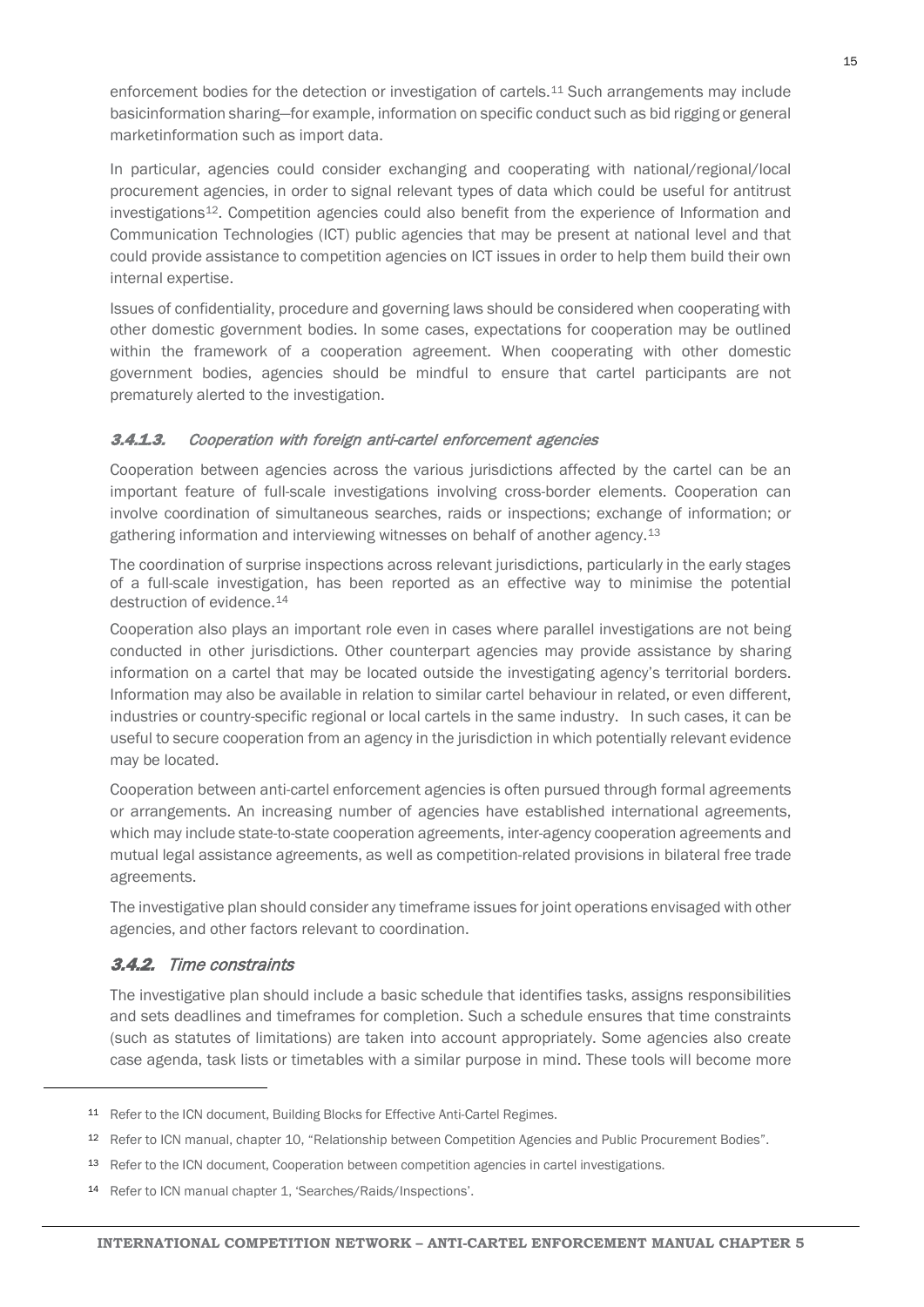importantas staffing resources grow. Case agenda can take different forms such as a calendar or a 'to do' list.

In some cases, more than one method may be useful; in all cases, the investigation schedule should cover tasks to be accomplished, prioritising the most critical items. Agencies may also use software packages that assist with the creation of case agenda. Effective planning is important to ensure that all aspects of the investigation are accomplished within the prescribed statutory period.

## <span id="page-15-0"></span>**3.4.3.** Selecting voluntary and/or compulsory tools

Most agencies with compulsory powers to obtain evidence will generally use them because of the seriousness of cartel conduct and the efforts exerted by cartelists to hide or destroy evidence.

Some agencies have no compulsory powers to obtain evidence or information, and therefore rely on thevoluntary cooperation of the parties under investigation and other market participants.

An agency may rely upon informal voluntary requests for information—both in the form of interviews and requests for documents—from the potential subjects of the investigation, other companies within the industry, customers, trade associations, and other sources. Voluntary requests may be useful to keep communications less formal, avoid the adversarial tone injected by the use of compulsory processes and expedite the collection of useful information. Reliance on voluntary requests for information may also be appropriate where the evidence already obtained is insufficient to justify the use of formal compulsory powers.

However, voluntary requests for information should be made with caution. Such requests may not always produce valuable evidence and may alert the cartel participants to the investigation, enabling them to conceal or destroy evidence before compulsory requests are issued. Accordingly, to minimise the risk of document destruction, where the agency has compulsory powers, it may wish to consider pursuing voluntary requests for information only after compulsory requests have proved problematic.

It should also be noted that under criminal regimes, there may be a need to provide proper warnings in relation to self-incrimination.

## <span id="page-15-1"></span>**3.4.4.** Choice of investigative tools may vary by type of proceeding

Whether action is being sought on a civil or criminal basis will have a direct bearing on the burden of proof and the choice and availability of investigative tools.

In some countries, cartels are investigated and prosecuted administratively. The principal administrative sanctions applied to this conduct are fines, usually only assessed against organisations but sometimes against natural persons, and remedial orders. In some countries, cartels are investigated and prosecuted criminally. The principal criminal sanctions applied to cartel conduct are jail time, fines for individuals and fines for companies.

Some jurisdictions have a mixed regime whereby civil, administrative or criminal options are available depending on the scope and type of suspected cartel. It is important when planning an investigation to determine the legal basis upon which the investigation is being pursued. In general, the burden of proof in a criminal case will be higher than that required in administrative proceedings.

## <span id="page-15-2"></span>3.5. Use of investigative tools at different stages of investigation

The success of an investigation often largely depends on the choice of investigative tools. Inappropriatechoice of investigative tools may lead to the investigation being ineffective. The choice of investigative tools should be reevaluated as facts and evidence come to light during the course of the investigation.

Several factors may influence the choice of investigative tools at particular stages of an investigation.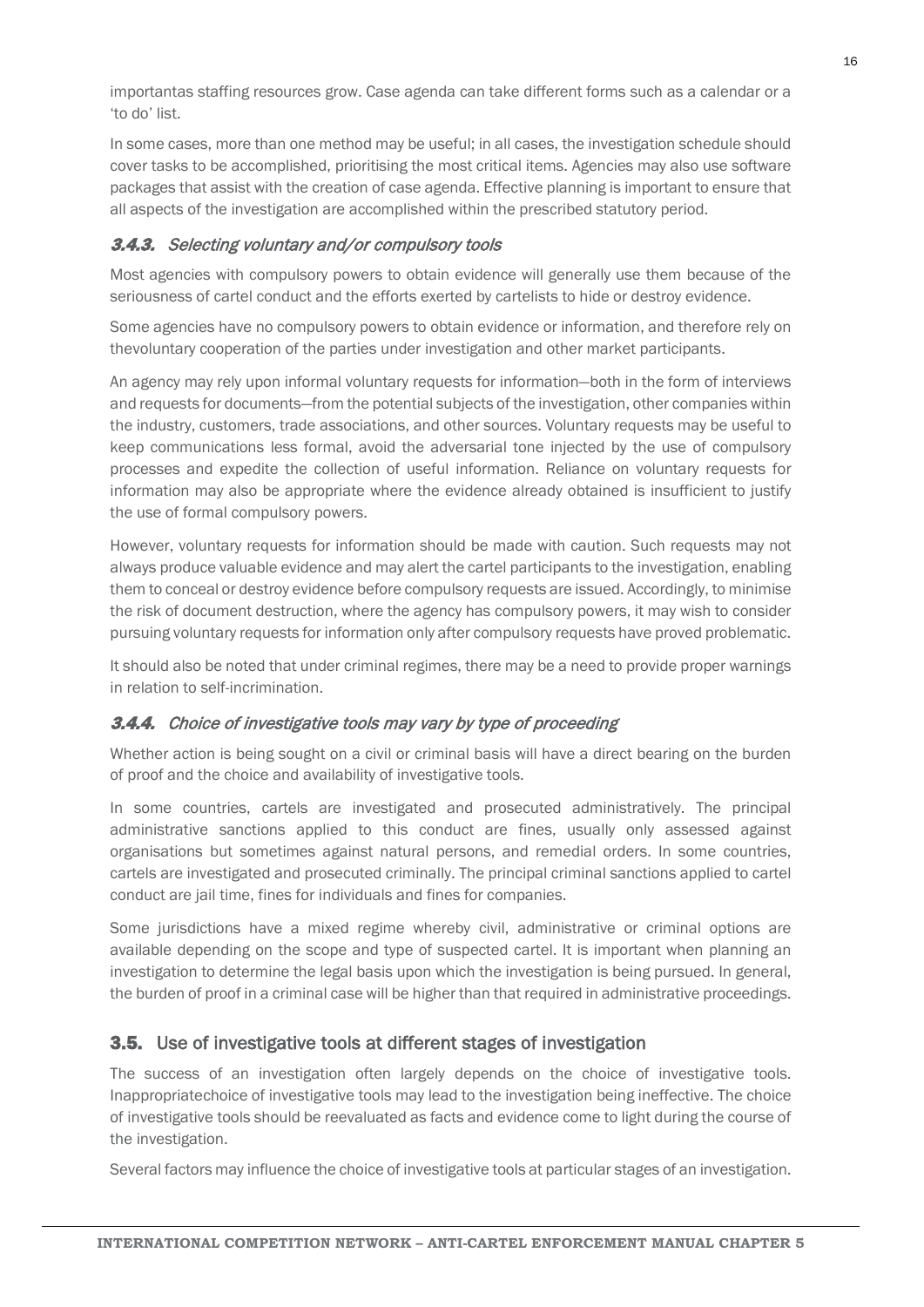Provisions in the general legal framework (such as constitutional law principles) may limit the use or introduction of a certain tool in a particular jurisdiction. The investigation will often become public knowledge once an agency takes formal action on the basis of official decisions, such as conducting asearch, raid or inspection. Searches often prompt leniency applications or cooperation from cartelists,which may provide a valuable source of evidence. The element of surprise is often a key factor when conducting searches to ensure that all relevant evidence is secured.[15](#page-16-3)

Accordingly, agencies will often conduct investigations in a discreet way before taking any formal public action.

Investigative tools can be divided into three categories:

- (1) Investigative tools for covert investigative actions.
- (2) Investigative tools for public investigative actions.
- (3) Investigative tools for corroboration of evidence.

#### <span id="page-16-0"></span>3.5.1. Investigative tools relevant to covert investigatory actions

Agencies will often conduct their investigations in a covert manner before taking public investigative action such as dawn raids or searches. Conducting an investigation covertly ensures that the cartelistsare not alerted to the investigation before the public searches begin, which reduces the opportunity forevidence to be hidden or destroyed. Accordingly, in the covert investigatory phase, with the exception of leniency applicants, agencies usually do not communicate with individuals within the industry, or individuals and corporations that may be implicated in the alleged violation.

### <span id="page-16-1"></span>**3.5.1.1.** Use of existing internal information

Before beginning any public investigative actions, agencies may already possess or have access to a wide range of internal information that may be relevant to the investigation. Such information may include

(1) material from previous investigations or litigation, and (2) trade and industry data and information available through an agency's library or information supporting branch.

However, in some jurisdictions it is not appropriate to rely on evidence gathered during a prior investigation, particularly when criminal compulsory processes were employed to collect the evidence.

### <span id="page-16-2"></span>3.5.1.2. Publicly available information

Most agencies will use public sources to obtain evidence such as records of business meetings and sales price data etc. These sources may include online articles about relevant industries, companies andpress accounts, and company websites. Some agencies access the homepages of suspected cartelists anonymously to prevent alerting the cartelists to the investigation.

In the context of bid-rigging practices, publicly available online databases collecting public procurement data<sup>16</sup> may be used by competition agencies to gather additional information in a cartel investigation involving public procurement.

Furthermore, competition agencies are increasingly considering the development of in-house data connection flux/platforms ("data screening tools") based on the use of algorithms that could help them to improve the detection of cartels in public bidding procedures. As this process requires significant investment in time and resources, it is advisable to contact beforehand other agencies with prior experience on similar projects to gain a better understanding of the challenges and the

<span id="page-16-3"></span> <sup>15</sup> Refer to ICN manual chapter 1, 'Searches/Raids/Inspections'

<span id="page-16-4"></span><sup>16</sup> See for instance existing projects such as The World Bank's Global Public Procurement Database and the European Open Tender project.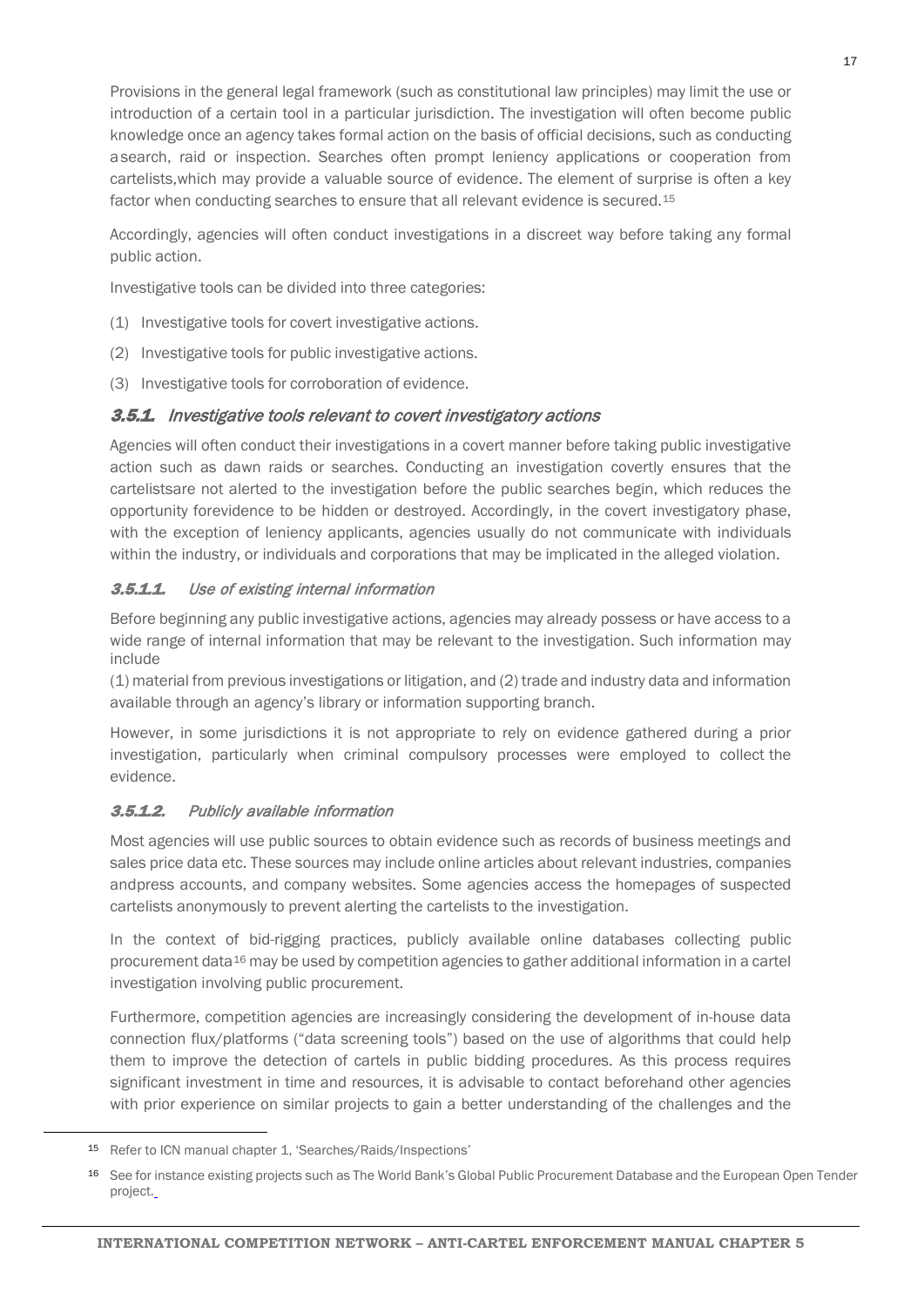potential added value to be expected from this type of tools.

#### <span id="page-17-0"></span>3.5.1.3. Electronic surveillance

Electronic surveillance is a practical investigative tool if the cartel under investigation is ongoing and the agency has sufficient information about the details of the cartel's operations. Electronic surveillance canprovide valuable and powerful evidence of cartel activity and may be a viable option where an agency has secured insider cooperation to assist with the use of hidden recording devices. It should be noted, however, that in many countries national laws impose strict limits on the use of electronic surveillance as an investigatory tool, often restricting such use to criminal investigations. In addition, as electronic surveillance may involve significant costs and resources, it may be preferable to reserve use of this tool for the most serious and complex cartel cases.

### <span id="page-17-1"></span>3.5.1.4. Infiltration

Infiltration as an investigative tool may involve an agency sending an undercover agent inside an industry for a period of time to obtain evidence of conspiracy.

#### <span id="page-17-2"></span>3.5.1.5. Involvement of lawyers, economists and industry experts

The involvement of lawyers, economists and industry experts at the early stages of the investigation may assist investigators in framing the most appropriate questions for subpoenas, voluntary requests,interviews or depositions.

#### <span id="page-17-3"></span>**3.5.2.** Investigative tools for public investigations

#### <span id="page-17-4"></span>3.5.2.1. Searches, raids or inspections

Many agencies consider searches, raids and inspections to be effective methods of gathering evidence. Searches, raids, and inspections can minimise the opportunity for document destruction and

concealment, and can avoid deliberate or inadvertent failure to produce documents following an agencyrequest.<sup>[17](#page-17-6)</sup>

### <span id="page-17-5"></span>3.5.2.2. Management of digital evidence<sup>[18](#page-17-7)</sup>

Nowadays, investigations almost always include evidence obtained on digital support. It is therefore advisable to incorporate in the investigative strategy some elements of planning on how digital evidence will be gathered, managed and treated. Agencies could for instance identify:

- Companies' computer system and infrastructure, software and hardware used;
- Companies' data/IT servers location;
- Availability of documentation, code and databases in company premises;
- Companies' purpose and use or degree of control over digital tools (including algorithms) that they may be using for monitoring and/or enforcement of agreed behavior among competitors;
- Companies' use of cloud computing services, including web-based e-mails;
- Likely volume of data to manage;

- Legal powers of right of communications, according to each jurisdiction's legal framework;
- Notion of publicly available evidence according to each jurisdiction's legal framework (e.g.

<span id="page-17-6"></span><sup>17</sup> Detailed procedures and methods for conducting searches, raids and inspections can be found in chapter 1 of the ICN manual.

<span id="page-17-7"></span><sup>18</sup> Chapter 3 of the ICN Anti-Cartel Enforcement Manual on Management of Electronically Stored Information develops these issues in more details.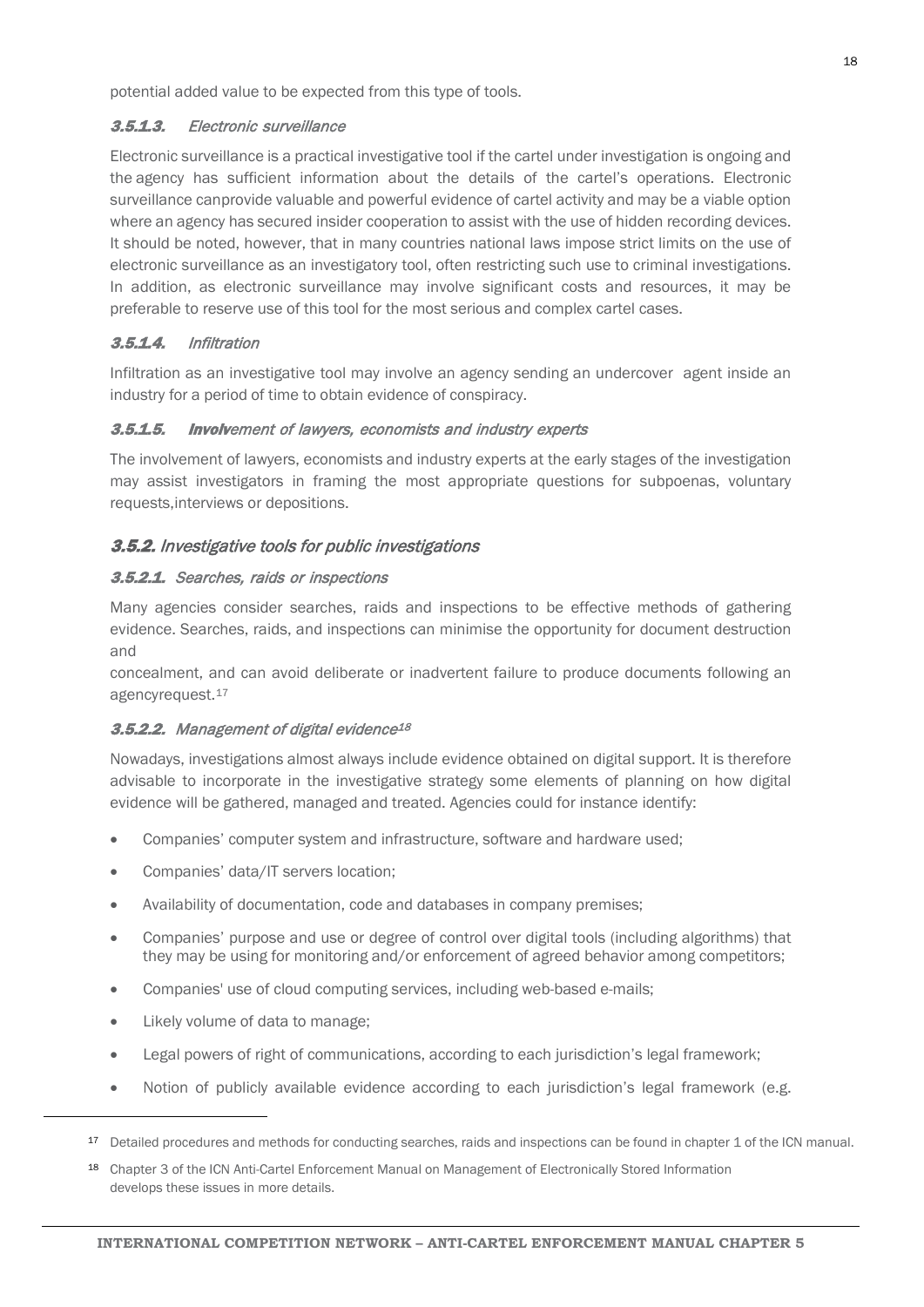status of web scraping activities).

When obtaining large data sets from undertakings (or after seizure during dawn raids) competition agencies should take into account their:

- Capacity to analyze large data bases;
- Capacity to index and clean large data sets;
- Capacity to install/run company software on their premises;
- Human capital with the ability to process and analyze the data.

#### <span id="page-18-0"></span>3.5.2.3. Compulsory requests for information

Compulsory information requests can result in the production of valuable information. Agencies may consider requesting information from the alleged cartelists as well as other industry participants.

Agencies should first identify the parties to which it is appropriate to issue a request for information and should then draft the request accordingly. Unnecessarily broad requests for information may causeinvestigational delays because of the time required to respond. Agencies should take special care to

keep compulsory requests for information as specific and targeted as possible. Often a succinctly drafteddocument-production order with minimal instructions and definitions and a very limited number of requests can encourage a prompt response.

Items commonly requested under a document-production order include:

- corporate and financial information, including minutes of meetings
- documents indicating sales volumes
- sales invoices
- telephone records
- travel records
- calendars
- product and/or service information
- price lists
- documents and e-mails indicating communications between competitors.

Document-production orders are used by many agencies to clarify and confirm information obtained through other sources. Some agencies limit the use of document-production orders to documents that attract a small risk of alteration or destruction (such as financial statements), targeting documents with ahigher risk of alteration or destruction in raids or searches.

In the context of bid-rigging practices, agencies may consider requesting information from procurement authorities. In particular, the level of development of e-procurement and electronic submissions/auctions, as well as the existence of structured databases run by procurement authorities, may be taken into account in the investigative strategy.

#### <span id="page-18-1"></span>3.5.2.4. Offer to discuss problems with compulsory process recipients

Compulsory requests for information are often drafted with limited information about the way in which a respondent's documents are organised, their geographic distribution, accessibility and other factors relevant to setting a reasonable response date. To address any uncertainty, the compulsory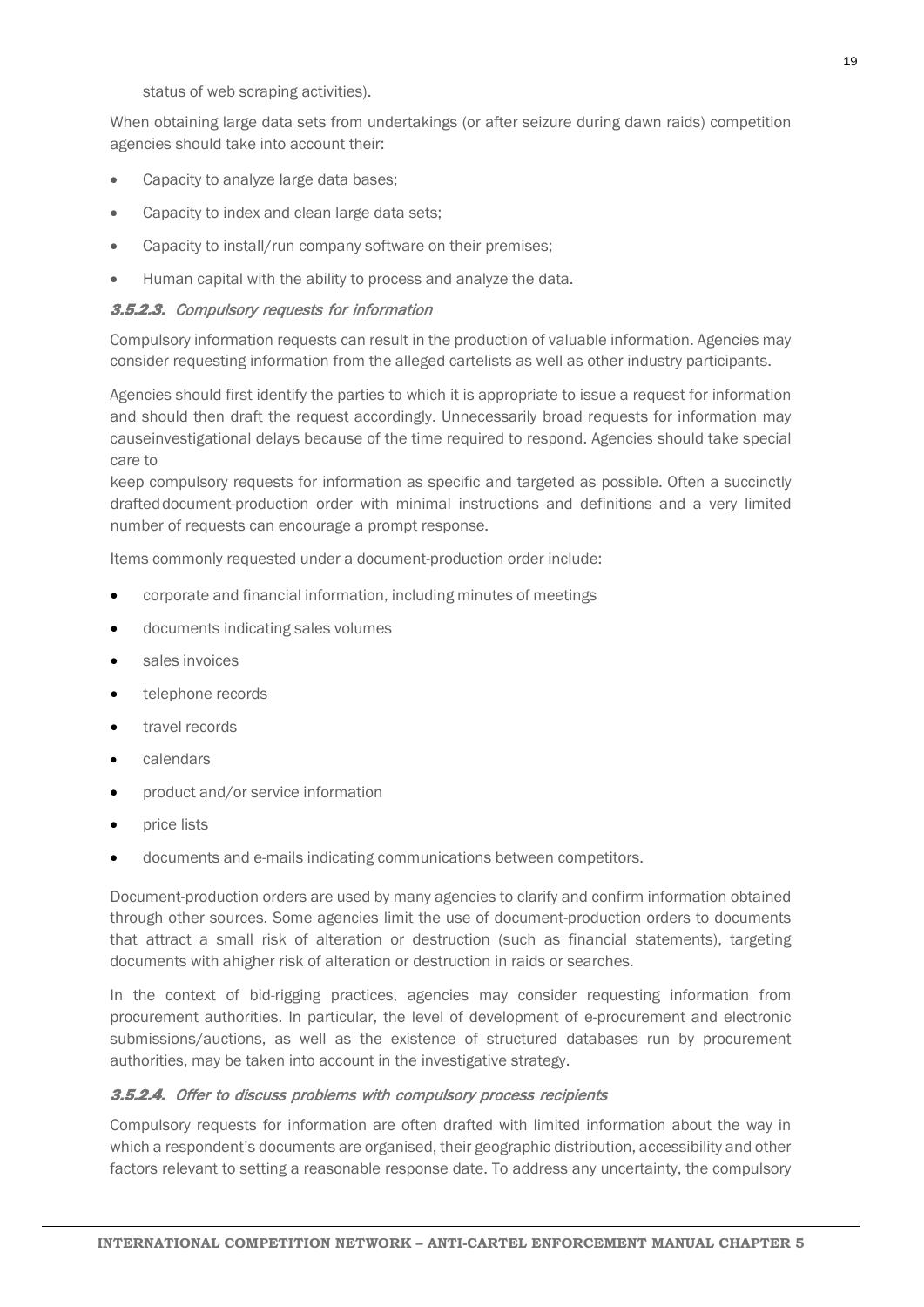request may invite respondents to discuss the details of the request with an agency officer. Such an invitation for discussion may be an effective way to resolve any issues or uncertainties concerning theinformation requested.

## <span id="page-19-0"></span>3.5.3. Investigative tools relevant to corroborating evidence

## <span id="page-19-1"></span>3.5.3.1. Information from third parties

Information from third parties can assist agencies to obtain a better understanding of the relevant market, to gather evidence and to confirm information received from other sources. Third parties not associated with the cartel may include customers or suppliers of the cartelists. Sometimes agencies relyon information obtained from an immunity applicant to obtain documents from other cartel participants or third parties.

### <span id="page-19-2"></span>3.5.3.2. Compulsory interviews

Some agencies prefer to conduct interviews with relevant individuals on a voluntary basis.

In some circumstances, and where an agency has such powers, it may be necessary or desirable to compel individuals to appear in a compulsory interview.

Such circumstances are:

- interviews must be conducted quickly because of time constraints
- the individual concerned is willing to speak with the agency but wants to be compelled so that they are not seen to be voluntarily providing information an individual has a contractual or other legally binding confidentiality obligation, and compulsion is required to override that obligation
- the individual refuses to consent to a voluntary interview or tries to stipulate conditions that are not acceptable (e.g. privilege against self incrimination)
- the investigator suspects the interviewee may not be truthful in a voluntary interview
- the investigator wishes to confront the interviewee with a more formal environment to reinforce theneed to give truthful accounts (e.g. with a leniency applicant)

Some jurisdictions impose confidentiality obligations on the interviewee to ensure that the content of theinterview is kept confidential.

One drawback of a compulsory interview is that, in a number of jurisdictions, while interviewees, if immunized, may not decline to answer questions on the grounds that anything they say may incriminate them, anything they do say may not be directly admissible against that person (this is generally the case in criminal jurisdictions but not necessarily in a civil regime). However, incriminating documents suppliedby that person in a compulsory interview may be admissible in some jurisdictions.

Despite the protections on self-incrimination being extended to the subjects of compulsory interviews,such interviews often allow collection of evidence that may be used against a company in subsequentlegal proceedings. Further, compulsory interviews often unearth valuable information, providing the agency with leads to collect admissible evidence by other means and from other sources.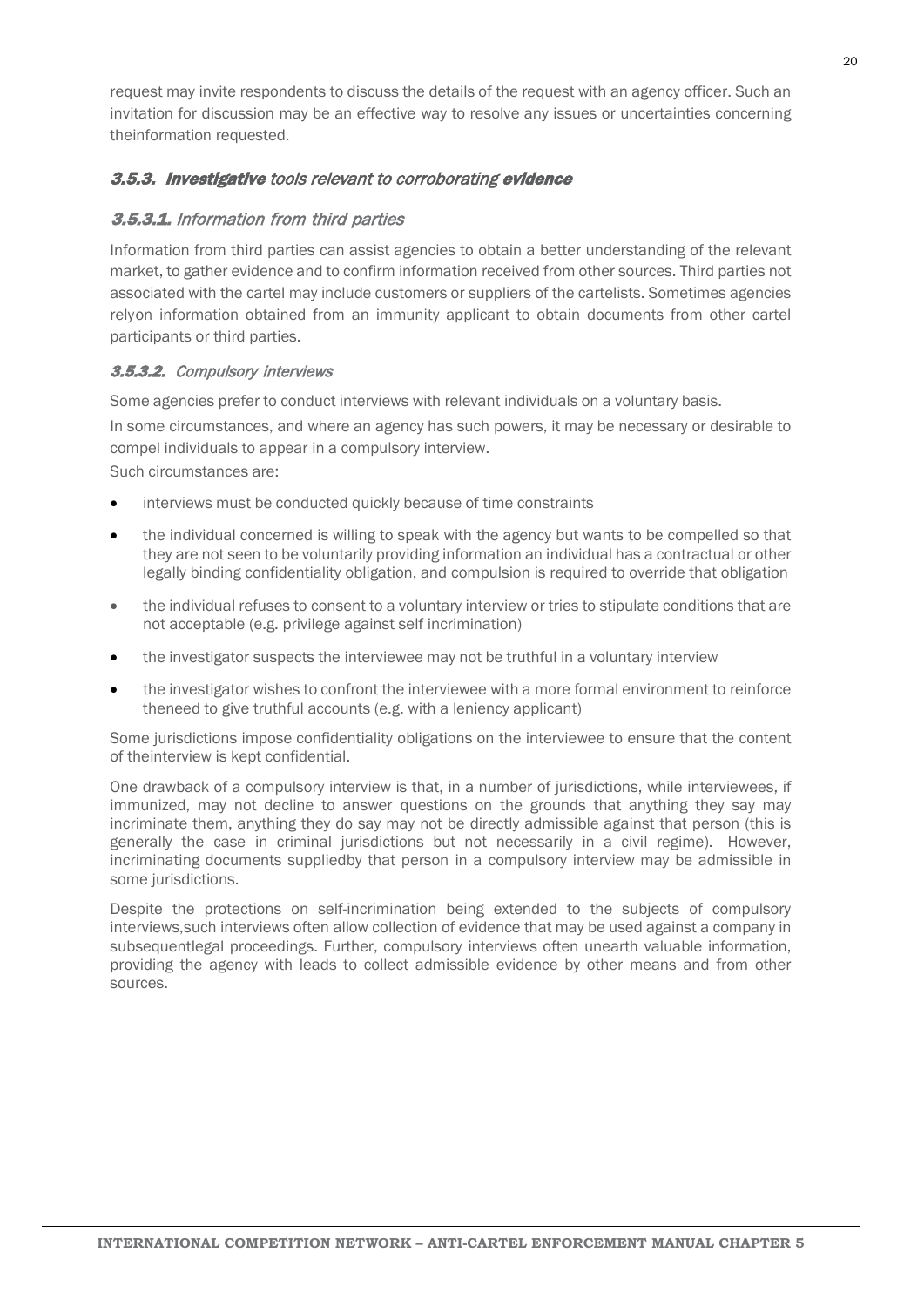## <span id="page-20-0"></span>4. Evaluation

It is good practice to revise and adapt the investigation plan and strategy to reflect the evidence as it is obtained.

#### <span id="page-20-1"></span>4.1. Adjusting hypothesis and the investigative plan as new evidence is obtained

The investigation team should evaluate the investigative plan and revise the theory of the case as newevidence comes to light.

Throughout the course of the investigation, the investigation team should evaluate the relevant issues, consider any emerging issues, assess evidence-gathering strategies and redistribute administrative tasks.

Periodic team meetings are an effective way to ensure that the investigative plan is kept up-to dateand incorporates all relevant issues. In particular, the investigation team should discuss the investigative planat key stages of the investigation, such as prior to conducting dawn raids or inspections, interviewing parties, or following evidence evaluations.

#### <span id="page-20-2"></span>**4.2.** Interim reports on the state of investigation

In addition to team meetings, agencies often hold more formal internal meetings periodically to update senior staff and decision-makers within the agency on the progress of the investigation. Such meetings can allow progress to be monitored and provide opportunities to discuss the theories underlying the investigation. Such meetings also may be held at critical stages of the investigation when decisions needto be made. Agency staff may prepare papers setting out updates, proof issues and case agenda for presentation and distribution at such meetings.

## <span id="page-20-3"></span>4.3. Completing the investigation and recommending administrative measures or civil/criminal suit

Once the investigation has been completed and an evaluation of enforcement options conducted, agency staff commonly prepare an internal staff paper that sets out recommendations for agency action (e.g. administrative measures, institution of civil or criminal proceedings) and the basis for such recommended action. Where enforcement action is recommended, the staff paper might include:

- a summary of offence
- details of the relevant legal provisions violated
- details of proposed corporate and individual defendant
- the product or services involved
- product distribution or functional levels involved and/or affected—manufacturers, wholesalers, retailers
- geographic market affected
- the amount of commerce affected (on an annual basis)
- the duration of the conspiracy
- a brief summary of the evidence outlining details of the formation of the cartel and cartel operations